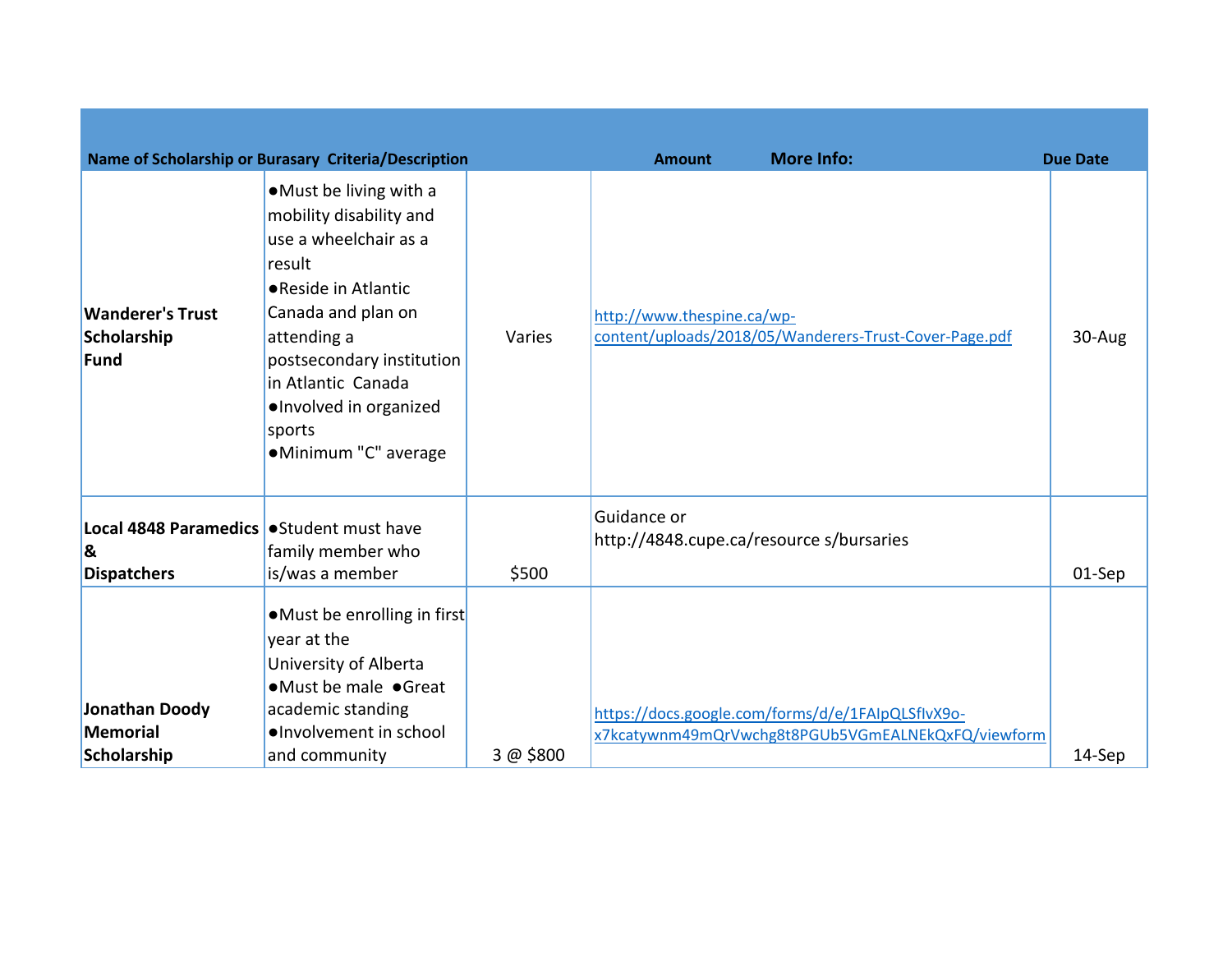| <b>NB Golf Association:</b><br><b>University Entrance</b><br>Merit<br>Award | ●Competitive golf<br>experience                          | 2 @ 51,000     | Guidance or http://golfnb.ca/article/scholarships | $15-$ Sep |
|-----------------------------------------------------------------------------|----------------------------------------------------------|----------------|---------------------------------------------------|-----------|
| <b>Atlas Shrugged Essay</b><br><b>Contest</b>                               | ●800 word essay on book<br>Atlas<br>Shrugged by Ayn Rand | \$100-\$25,000 | https://www.aynrand.org/students/essay-contests/  | $19-$ Sep |

|                                   | • Must be living with a mobility<br>disability<br>$\bullet$ Must<br>be<br>attending<br>a<br>postsecondary institution in |            |                                                                                                            |           |
|-----------------------------------|--------------------------------------------------------------------------------------------------------------------------|------------|------------------------------------------------------------------------------------------------------------|-----------|
|                                   | Atlantic                                                                                                                 |            |                                                                                                            |           |
|                                   | Canada                                                                                                                   |            |                                                                                                            |           |
| Donald E. Curren                  | <b>•Academic</b><br>is<br>standing                                                                                       |            | http://www.disabilityawards.ca/donald-e-curren-scholarship/                                                |           |
| Scholarship                       | considered                                                                                                               | Varies     |                                                                                                            | $31$ -Jul |
| Lorraine - Leblanc<br>Scholarship |                                                                                                                          |            | https://www.assumption.ca/getmedia/07fe1a90-f9e1-<br>4566a6dc-9804d23e5e3f/Lorraine-LeBlanc-Scholarship-EN |           |
| (Assumption                       |                                                                                                                          |            |                                                                                                            |           |
| Foundation)                       | .Must have "Leblanc" surname                                                                                             | \$500      |                                                                                                            | 30-Sep    |
| <b>NB Nurses Union</b>            | ● Entering a BN Program with a<br>relative who is a member of the<br><b>NBNU</b>                                         | 3 @ \$1000 | Guidance or www.nbnu.ca                                                                                    | 30-Sep    |
|                                   | •Be a member of Student Life<br><b>Network</b><br>● Enrolled in a post-secondary<br>institution                          |            |                                                                                                            |           |
| Accepted<br>Scholarship           | <b>•</b> Essay required                                                                                                  | \$500      | https://99scholarships.ca/138                                                                              | 30-Sep    |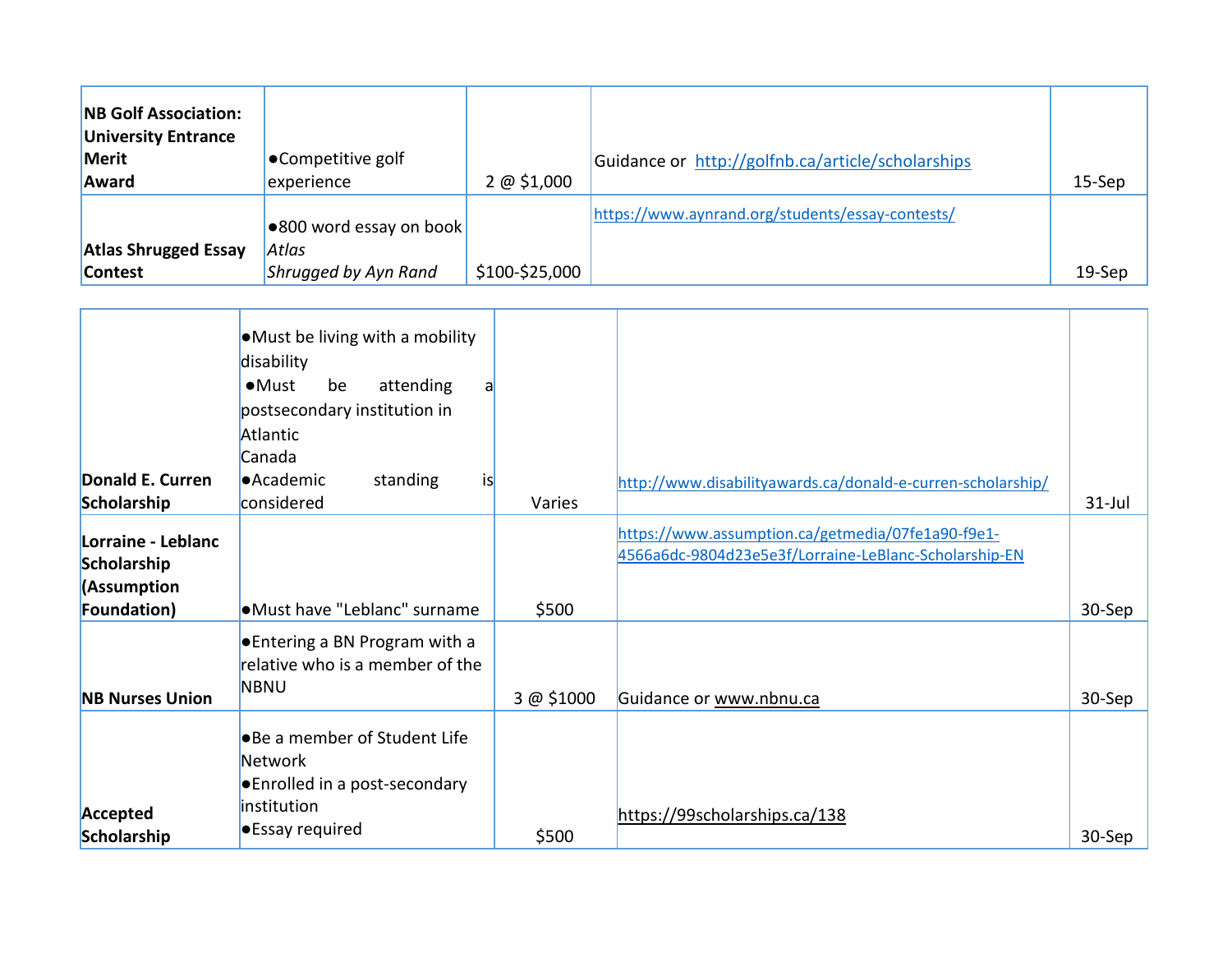| <b>Tim Hortons</b><br>Scholarship<br>Program                    | • Must be a Tim Hortons Team<br>Member or the child/grandchild<br>of a Team Member<br>• Submit proof of community<br>service/volunteering/leadership<br>(up to 15 hours)<br>•Essay required | \$1,000                       | https://www.timhortons.com<br>/ca/en/corporate/restaurantopportunities.php?openmode<br>$=$ #accordion-6930 | N/A       |
|-----------------------------------------------------------------|---------------------------------------------------------------------------------------------------------------------------------------------------------------------------------------------|-------------------------------|------------------------------------------------------------------------------------------------------------|-----------|
| <b>Eldon Pitt Memorial</b><br><b>Cribbage</b><br><b>Bursary</b> | ●Financial need<br>Overcoming obstacles<br>● Extra-curricular activities<br>•Leadership                                                                                                     | Determined by<br>funds raised | Guidance                                                                                                   | $12$ -Oct |

| <b>Horatio Alger</b><br>Scholarship      | $\bullet$ Financial need $\bullet$ Exhibits<br>integrity and<br>perseverance in<br>overcoming personal        | \$5000-             | https://horatioalger.ca/en/scholarships/                |          |
|------------------------------------------|---------------------------------------------------------------------------------------------------------------|---------------------|---------------------------------------------------------|----------|
| Program                                  | adversity                                                                                                     | \$10,000            |                                                         | $25-Oct$ |
| <b>Investor's Podcast</b><br>Scholarship | <b>Essay required</b><br><b>•</b> Pursuing postsecondary<br>education at any institute<br>in North<br>America | \$1,000             | https://www.theinvestorspodca st.com/corporate-culture/ | 01-Oct   |
| Loran Award<br>(Canadian Merit)          | <b>•Leadership</b><br><b>.</b> High Academics<br><b>.</b> Involved in school and<br>community activities      | \$2000-<br>\$16,000 | www.loranaward.ca                                       | 16-Oct   |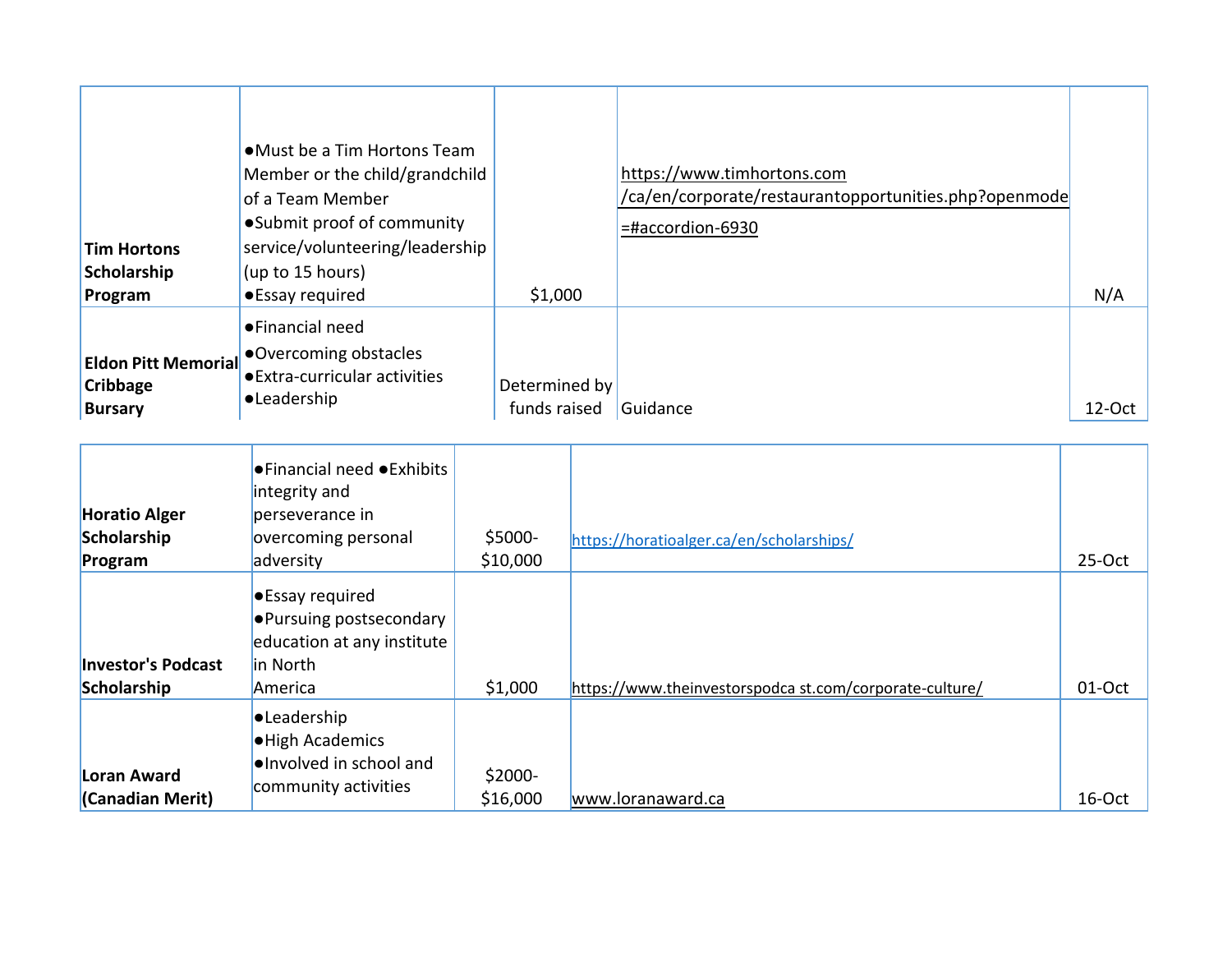| <b>NB Home Economics</b><br><b>Association: The</b><br>Thelma         | $\bullet$ Must be admitted in a<br>Home Economics/Family<br>Studies program at<br>Canadian university | 2 @ \$1000 | www.nbhea-anbef.com                                                                             | 30-Oct |
|-----------------------------------------------------------------------|-------------------------------------------------------------------------------------------------------|------------|-------------------------------------------------------------------------------------------------|--------|
| <b>Sewell Memorial</b><br>Scholarship                                 |                                                                                                       |            |                                                                                                 |        |
| <b>ZipRecruiter</b><br>Scholarship                                    | •Must be 18 years of age<br>•Essay required<br>•Pursuing post-<br>secondary education                 | \$3,000    | https://www.ziprecruiter.com/scholarship-rules                                                  | 31-Oct |
| <b>Business Plan</b><br>Scholarship                                   | •Essay required<br>• Pursuing post-<br>secondary education                                            | 2 @ \$700  | https://www.businessplan.com.ng/scholarships/                                                   | 01-Nov |
| CIBC 4-H<br>Postsecondary<br><b>Education</b><br>Scholarship          | ●4-H member in grade 12<br>●500 word essay<br>•Reference letters                                      | \$2,500    | https://www.dsbn.org/awardsiframe/iframe_s.aspx?id=422&m=*&f=                                   | 04-Nov |
| <b>Gillis Purcell</b><br><b>Memorial</b><br>Journalism<br>Scholarship | ·Must be Indigenous<br>● Enrolled in a journalism<br>program at a<br>postsecondary institute          | \$4,000    | https://scholartree.ca/scholarship/gillis-purcell-memorial-<br>journalismscholarship/aPg-1Ctbl3 | 01-Nov |

| $\bullet$ Pursuing post-secondary                            |         |                                          |          |
|--------------------------------------------------------------|---------|------------------------------------------|----------|
| leducation                                                   |         | https://www.servicescape.com/scholarship |          |
| ServiceScape Scholarship <sup>9300</sup> word essay required | \$1,000 |                                          | $30-Nov$ |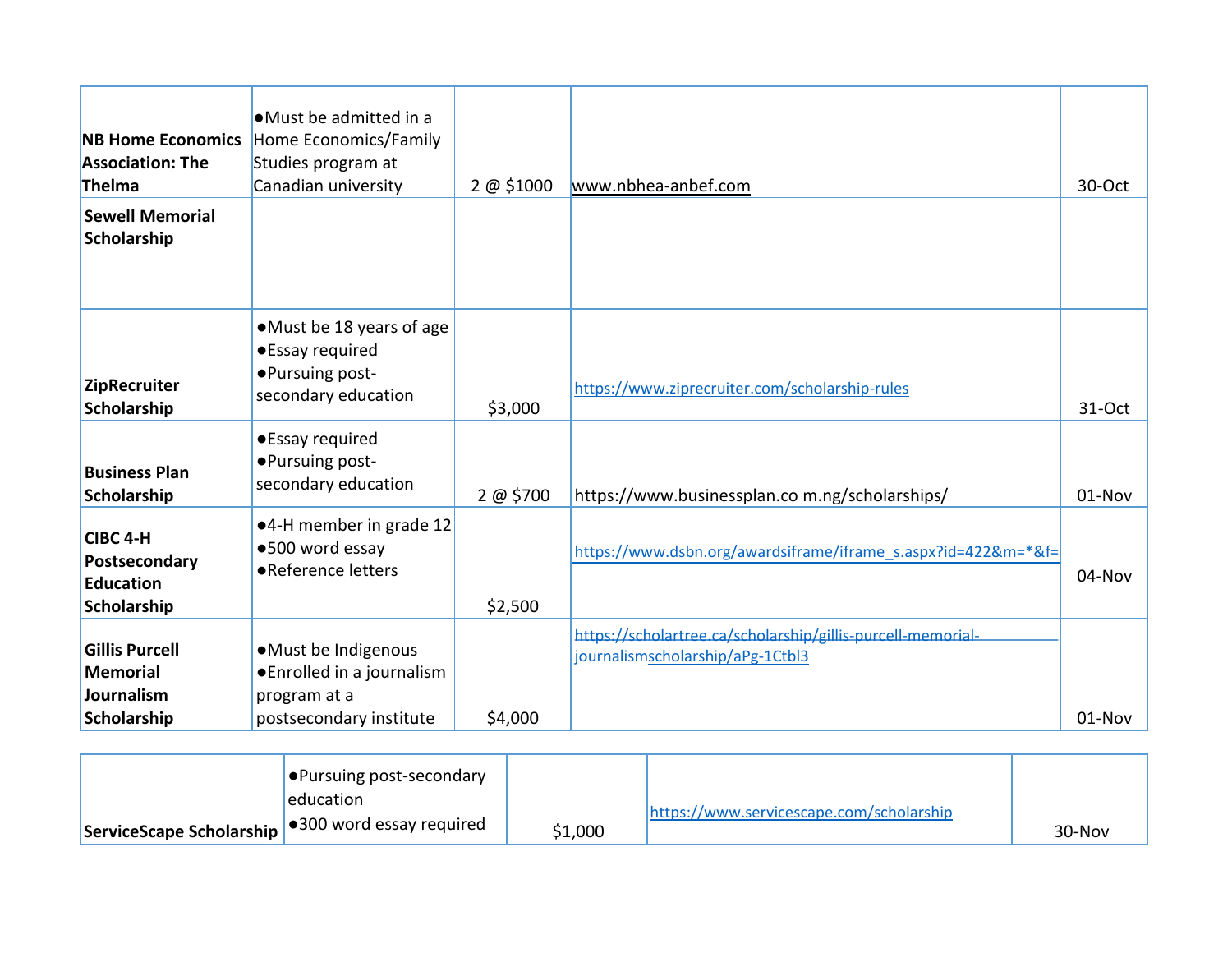| <b>Benjamin Bloom</b>           | ●2000-2500 word essay        |                     | https://www.scholarshipdesk.com/benjaminbloom-                  |                    |
|---------------------------------|------------------------------|---------------------|-----------------------------------------------------------------|--------------------|
| Scholarship                     | required ●Pursuing           |                     | scholarship-program/                                            |                    |
| Program                         | postsecondary education      | \$2,500             |                                                                 | 30-Dec             |
|                                 |                              |                     |                                                                 |                    |
|                                 | • Must be a member of the    |                     |                                                                 |                    |
|                                 | Student Life                 |                     |                                                                 |                    |
|                                 | Network ●Submit              |                     |                                                                 |                    |
| <b>Breaking News Student</b>    | a story that you've          |                     |                                                                 |                    |
| Journalism Scholarship          | covered                      | \$500               | https://99scholarships.ca/144                                   | 31-Dec             |
|                                 |                              |                     |                                                                 |                    |
| <b>Burger King Scholarship</b>  | • Grade 12 students with an  |                     |                                                                 |                    |
| Program                         | average of 80% or higher     | Various             |                                                                 | <b>UNAVAILABLE</b> |
|                                 |                              |                     |                                                                 |                    |
|                                 |                              | Up to $$10,000$ for |                                                                 |                    |
|                                 |                              | tuition per year,   |                                                                 |                    |
|                                 |                              | \$7,500 a year for  |                                                                 |                    |
|                                 |                              | living expenses     |                                                                 |                    |
|                                 | •Outstanding community       | (for                |                                                                 |                    |
|                                 | leadership                   |                     | up to a maximum https://www.cst.org/en/about-cst/cst-foundation |                    |
| <b>Canada Trust Scholarship</b> | •Minimum average of 75%      | of four years)      |                                                                 | 06-Dec             |
|                                 | • Must be a fan of the video |                     |                                                                 |                    |
|                                 | game                         |                     |                                                                 |                    |
| <b>Final Fantasy Fan</b>        | <b>Final Fantasy</b>         |                     | https://financialaid.wsu.edu/scholarship/thefinal-              |                    |
| Scholarship                     | •Essay required              | \$1,000             | fantasy-fan-scholarship/                                        | 15-Dec             |
|                                 |                              |                     |                                                                 |                    |
|                                 | • Create a business plan     |                     |                                                                 |                    |
|                                 | infographic                  |                     |                                                                 |                    |
| <b>FormSwift Scholarship</b>    | • Pursuing post-secondary    |                     | https://formswift.com/startu p-scholarship                      |                    |
| Program                         | education                    | \$1,000             |                                                                 | 15-Dec             |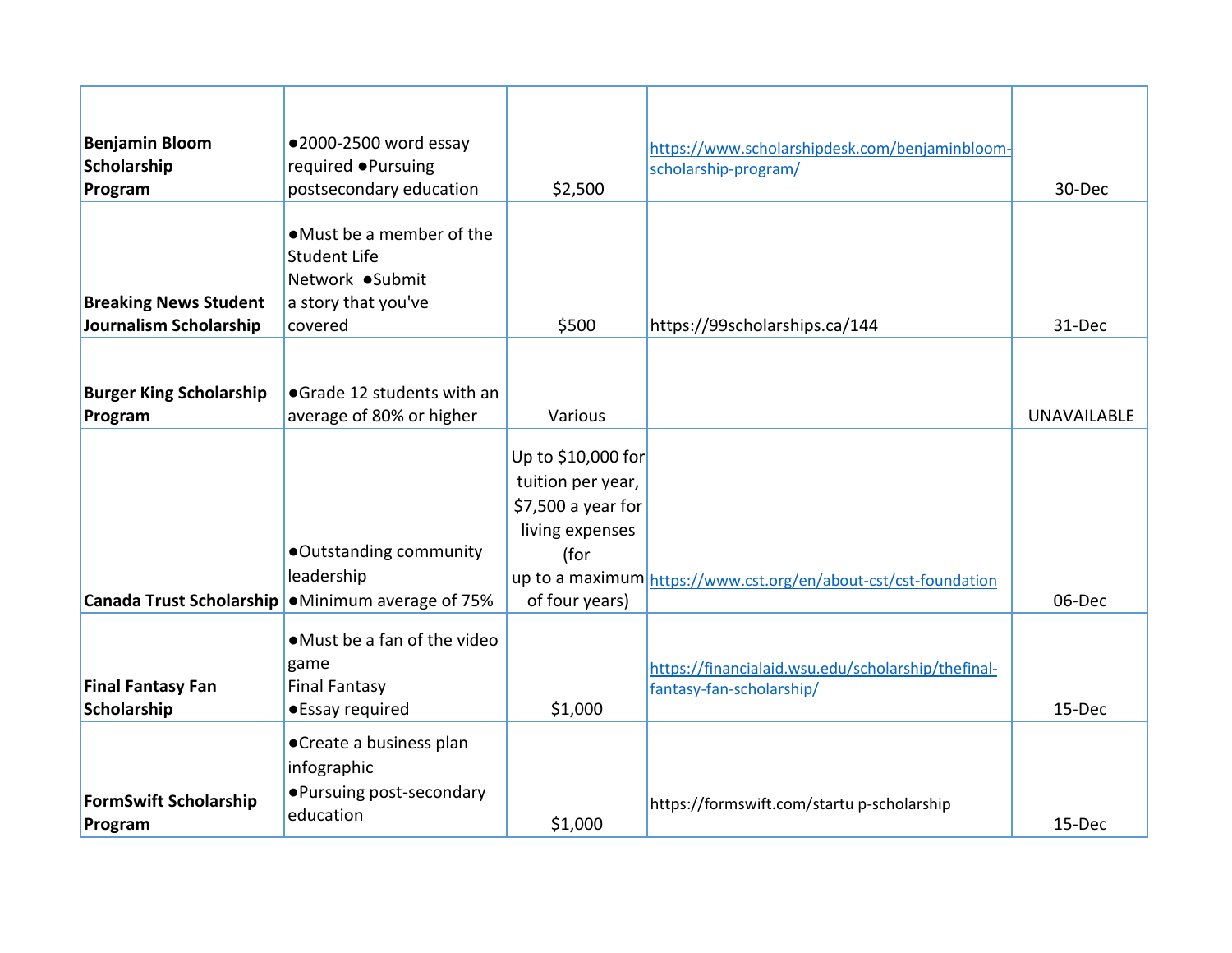| Kobo's "Bookworm" | Have a Kobo account●<br><b>● Have a Student Life</b><br>Network account |         |                               |        |
|-------------------|-------------------------------------------------------------------------|---------|-------------------------------|--------|
| Scholarship       | $\bullet$ Essay required                                                | \$1,000 | https://99scholarships.ca/137 | 31-Dec |

| <b>Mold Busters</b><br>Scholarship<br>Program       | •Essay required<br>• Pursuing post-secondary<br>education                                                                                                                                                                                                         | \$1,000 | https://www.bustmold.com/mol d-busters-scholarship/                                     | 20-Dec |
|-----------------------------------------------------|-------------------------------------------------------------------------------------------------------------------------------------------------------------------------------------------------------------------------------------------------------------------|---------|-----------------------------------------------------------------------------------------|--------|
| Phentermine<br><b>Clinics Health</b><br>Scholarship | $•1000-2000$ word essay<br>required ● Pursuing<br>postsecondary education,<br>preference given to applicants<br>going into<br>nutrition/bariatrics related<br>programs                                                                                            | \$1,000 | https://www.scholarshipportal.com/scholarship/phentermineclinics-<br>health-scholarship | 31-Dec |
| <b>Trendhim</b>                                     | • Pursuing post-secondary<br>studies in one of the following<br>fields; business; accounting;<br>finance; marketing and<br>management;<br>digital marketing or sales; IT and<br>web development; leadership<br>and organization;<br>entrepreneurship; fashion and |         | https://www.trendhim.ca/csr/trendhim-scholarship                                        |        |
| Scholarship                                         | design • Essay required                                                                                                                                                                                                                                           | \$2,300 |                                                                                         | 01-Dec |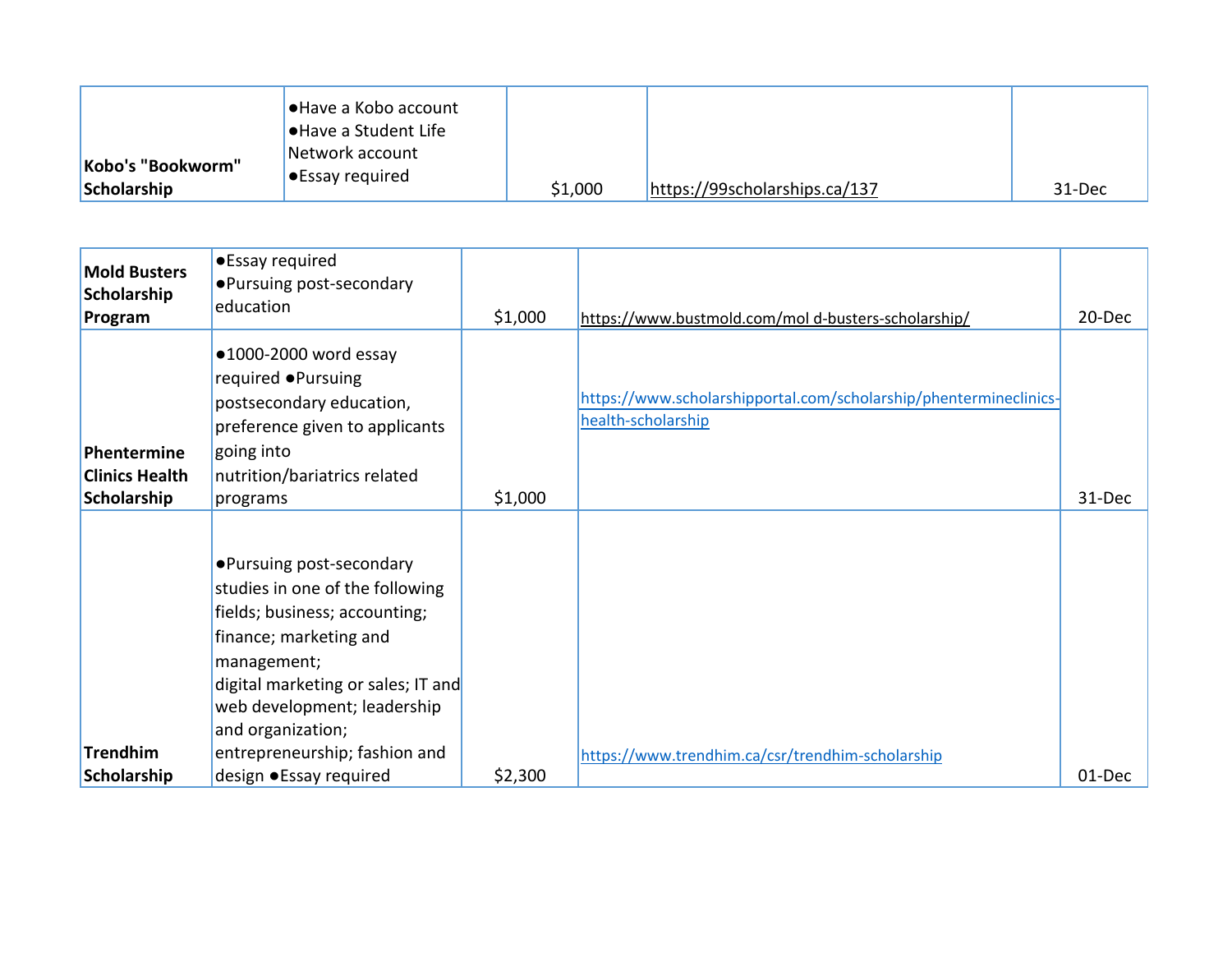| <b>Debut Atlantic</b><br><b>Award of</b><br>Musical  |                                                                              |            |                                                        |        |
|------------------------------------------------------|------------------------------------------------------------------------------|------------|--------------------------------------------------------|--------|
| Excellence                                           | <b>.</b> Pursuing music studies                                              | \$1,000    | www.debutatlantic.ca                                   | 31-Jan |
| <b>Martin</b><br><b>Dick</b><br>Scholarship<br>Award | ● Pursuing education in<br>occupational health and safety<br>•Essay required | 2 @ 53,000 | https://www.ccohs.ca/scholarships/dmartin/application/ | 31-Jan |
| <b>Steam Horizon</b><br><b>Awards</b>                | ● Average of 85%<br>● Enrolled in a STEAM field                              | \$25,000   | https://steamhorizonawards.ca/                         | 09-Jan |
| <b>Herbert H.</b><br><b>Carnegie</b>                 | • Exemplary citizenship qualities<br>& community service                     | \$1,000    | www.futureaces.org/what-wedo/3-2-scholarships          | 25-Feb |

|                   | $\bullet$ Must be a<br>Canadian<br>citizen or<br>permanent<br>resident<br><b>•Community</b><br>and school<br>involvement | \$1,000 |                                    |        |
|-------------------|--------------------------------------------------------------------------------------------------------------------------|---------|------------------------------------|--------|
|                   | ●Knowledge of                                                                                                            |         |                                    |        |
| <b>Kin Canada</b> | Kin Canada                                                                                                               |         | https://www.kincanada.ca/bursaries | $01 -$ |
| <b>Bursary</b>    | <b>•</b> Financial need                                                                                                  |         |                                    | Feb    |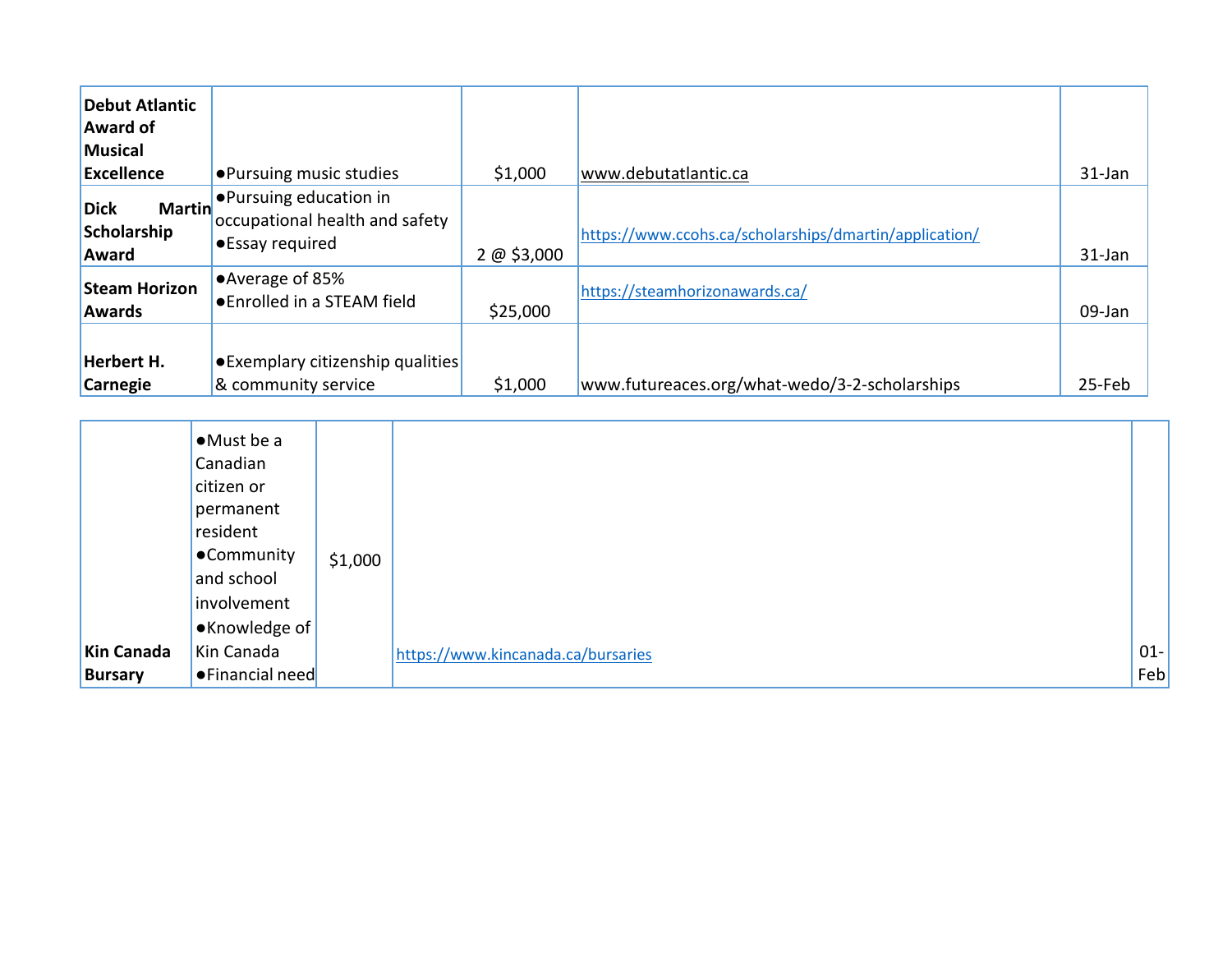|                | $\bullet$ Pursuing |         |               |        |
|----------------|--------------------|---------|---------------|--------|
|                | studies in         |         |               |        |
|                | creative           |         |               |        |
|                | writing, music,    |         |               |        |
|                | theatre, dance,    |         |               |        |
|                | film/video,        |         |               |        |
|                | visual arts with   |         |               |        |
|                | interest of        |         |               |        |
|                | becoming a         |         |               |        |
| <b>NB</b> Arts | professional       |         |               | $01 -$ |
| Award          | artist             | \$2,500 | www.artsnb.ca | Feb    |

|                | •Must be                         |             |                       |        |
|----------------|----------------------------------|-------------|-----------------------|--------|
|                | Status Indian,                   |             |                       |        |
|                | a                                |             |                       |        |
|                | Nonstatus                        |             |                       |        |
|                | Indian, Inuit or                 |             |                       |        |
|                | Metis                            |             |                       |        |
|                | Permanent                        |             |                       |        |
|                | resident/citize                  |             |                       |        |
|                | n of                             |             |                       |        |
|                | Canada                           |             |                       |        |
|                | <b>•Attending</b>                |             |                       |        |
|                | Post-                            | \$4,000 per |                       |        |
| <b>RBC</b>     | secondary                        | academic    |                       |        |
| Aboriginal     | •Full class                      | year up     |                       |        |
| <b>Student</b> | load $\bullet$ Require to max of |             |                       |        |
| <b>Awards</b>  | financial                        | 4           |                       | $28 -$ |
| Program        | assistance                       | years       | www.gotoapply.ca/rbc/ | Feb    |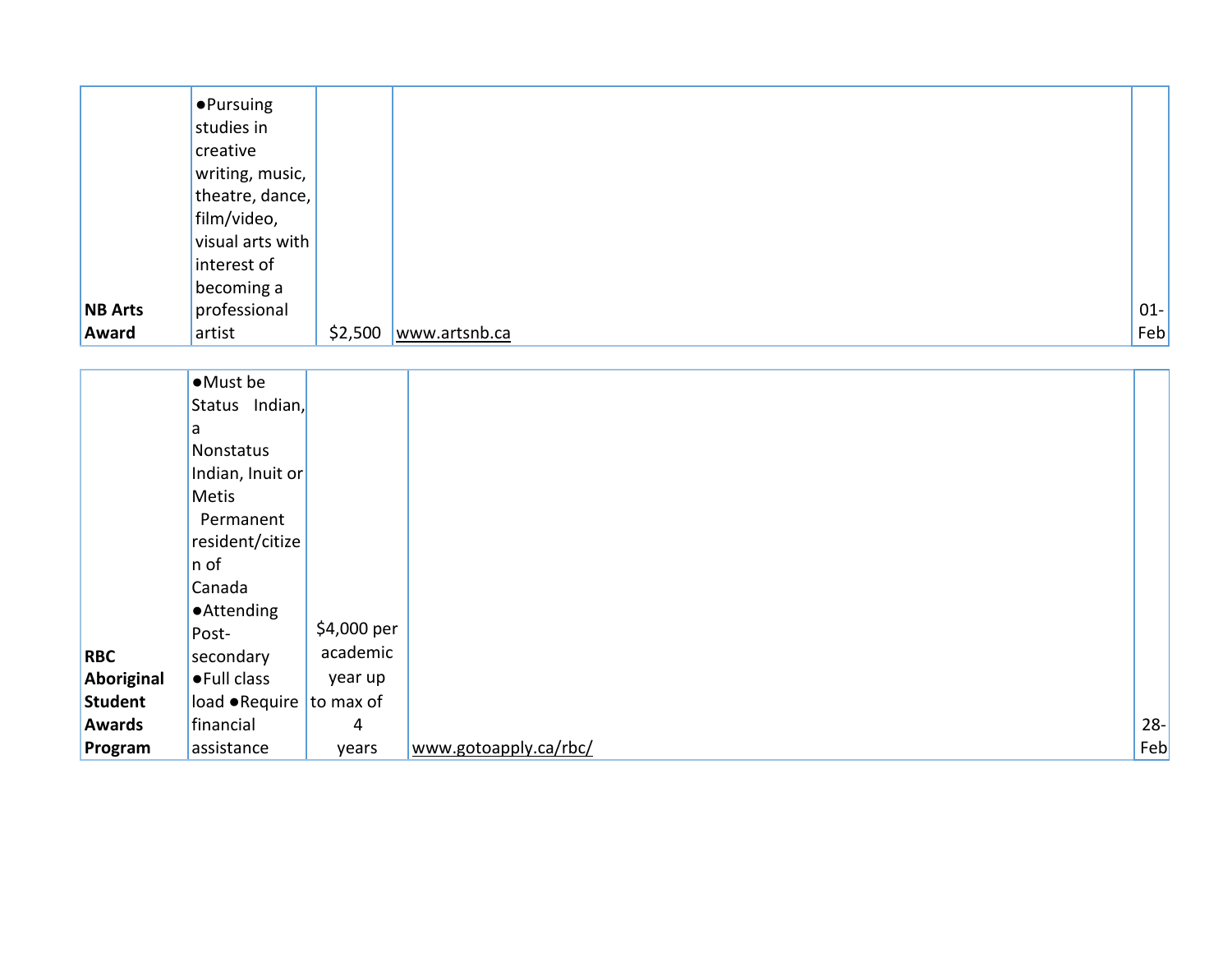| <b>RBC Black</b><br><b>History</b><br><b>Month</b><br><b>Student</b><br><b>Essay</b><br><b>Competition</b> heritage | •Write essay<br>about how<br>black<br>Canadians<br>have helped<br>define<br>Canada's                                                                 | 30 @<br>\$500\$5,00<br>0 | https://scholarships.rbc.com/                                                                                                                                                      | $07 -$<br>Feb     |
|---------------------------------------------------------------------------------------------------------------------|------------------------------------------------------------------------------------------------------------------------------------------------------|--------------------------|------------------------------------------------------------------------------------------------------------------------------------------------------------------------------------|-------------------|
| <b>Terry</b><br>Humanitaria overcoming<br>n<br>Award                                                                | $•$ Good<br>citizenship<br>lelnvolved in<br>sports/fitness<br>•Community<br>volunteerism<br>•Demonstrate<br>Foxd courage in<br>personal<br>hardships | up to<br>\$7,000         | https://student.myrru.royalroads.ca/external-awards/terry-fox-humanitarian-award-program                                                                                           | $01 -$<br>Feb     |
| <b>Aliant</b><br><b>Pioneers of</b><br><b>NB</b>                                                                    | •Student with<br>physical or<br>mental<br>disability<br><b>•Pursuing</b><br>postsecondary<br>studies                                                 | up to<br>\$2,000         | http://www.disabilityawards.ca/bell-aliant-pioneers-of-new-brunswick-chapter-<br>51scholarship/#:~:text=The%20Bell%20Aliant%20Pioneers%20of,valued%20up%20to%20%242000%20<br>each. | $29 -$<br>Ma<br>r |

| <b>Arma Atlantic Chapter</b> management studies | <b>Entering records or</b><br>information | \$500 | https://www.nbarma.org/awards.html<br>(Claire Duclos Scholarship)            | 31-Mar |
|-------------------------------------------------|-------------------------------------------|-------|------------------------------------------------------------------------------|--------|
| <b>Automotive</b>                               |                                           |       | \$1,000-\$4,000 https://www.automotivescholarships.com/more scholarships.cfm |        |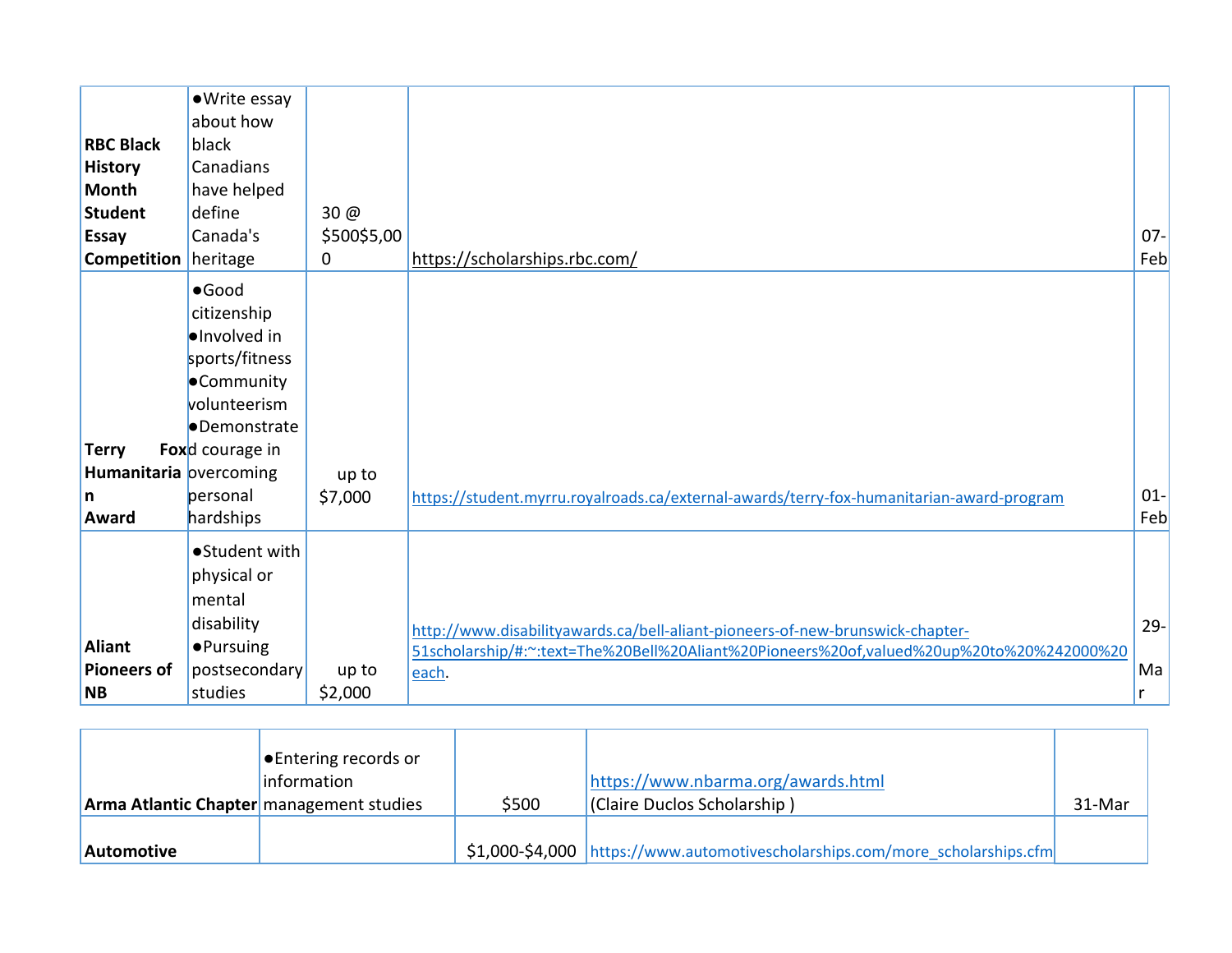| <b>Aftermarket</b><br>Scholarship                                                         | ●Pursuing a career in<br>automotive<br>aftermarket industry                                                              |                                             |                                               | 31-Mar |
|-------------------------------------------------------------------------------------------|--------------------------------------------------------------------------------------------------------------------------|---------------------------------------------|-----------------------------------------------|--------|
| <b>Canadian Hard of</b><br><b>Hearing</b><br><b>Association</b><br>Scholarship<br>Program | • Applicants must<br>provide documents<br>proving that they are<br>hard of hearing, deaf, or<br>oral deaf                | Various                                     | https://www.chha.ca/getinvolved/scholarships/ | 31-Mar |
| Dairytown Agriculture postsecondary<br>and<br><b>Food Science</b><br>Scholarship          | • Students attending a<br>institution in the field of<br>agriculture or food<br>science                                  | 2 @ 52,500                                  | www.dairytown.com                             | 30-Mar |
| Fred Ross Scholarship   fine craft                                                        | ·Pursuing<br>postsecondary<br>education in fine art or                                                                   | \$2,000<br>renewable up to<br>4 years       | Guidance or<br>www.sheilahughmackay.com       | 01-Mar |
| <b>Friends of the</b><br>Peninsula                                                        | • Student must currently<br>reside on the Kingston<br>Peninsula and have done<br>so for at least 1 year                  | 3 @ \$1,500<br>(renewable up<br>to 4 years) | Guidance                                      | 31-Mar |
| <b>Fundy Minor Football</b><br><b>Bursary</b>                                             | <b>Athletic ability</b><br>•Community service<br><b>•</b> Financial need<br>● Past/present player,<br>coach, or official | \$700                                       | fundyminorfootball.com/                       | 31-Mar |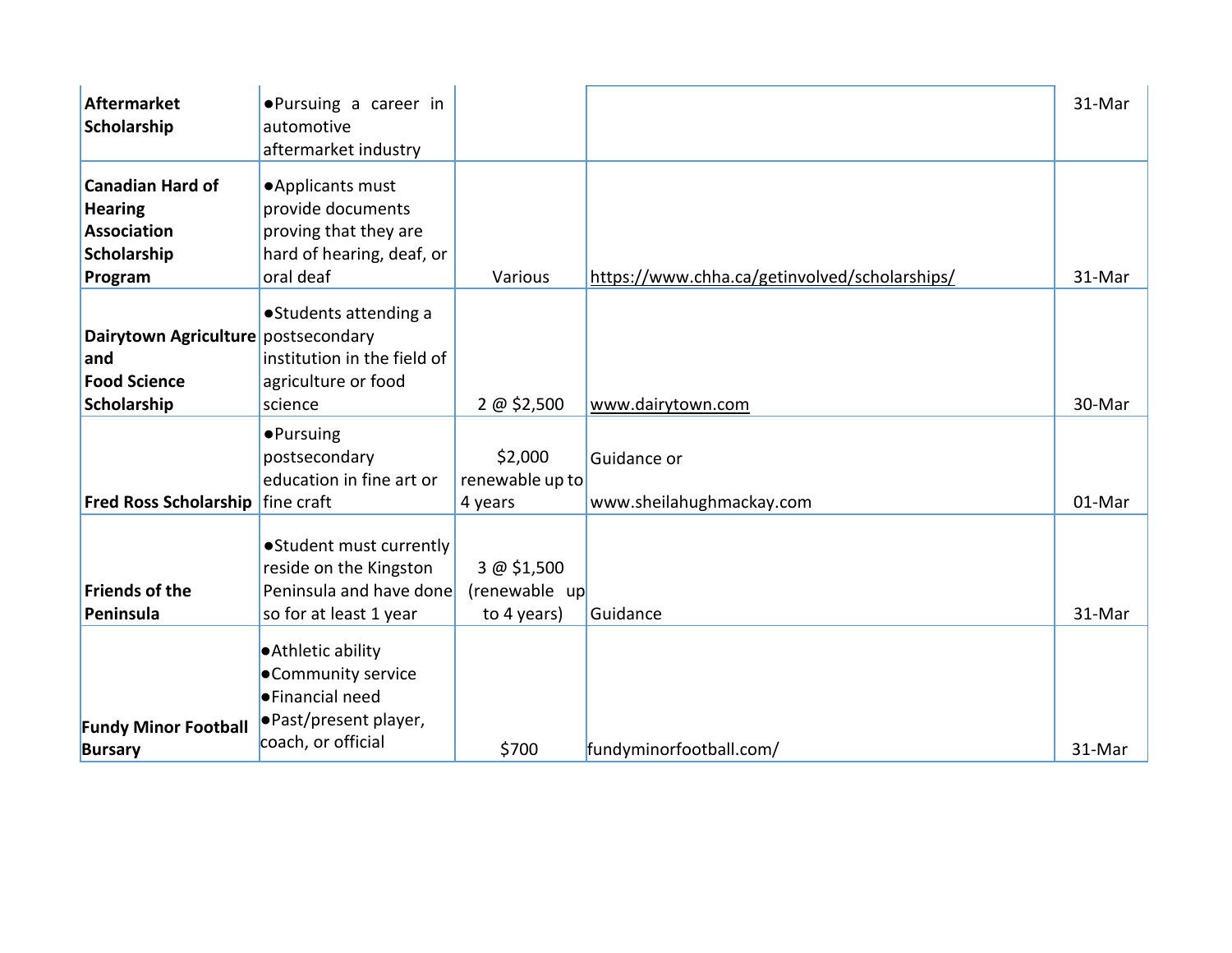| <b>Future Health</b><br><b>Research and</b><br>Innovation<br>Scholarship | ● Attend a Maritime<br>postsecondary field that<br>will enhance research of<br>innovation in health care<br><b>•</b> Essay required                                       | \$2,500                            | http://www.iwk.nshealth.ca/research/scholarship                                       | 01-Mar |
|--------------------------------------------------------------------------|---------------------------------------------------------------------------------------------------------------------------------------------------------------------------|------------------------------------|---------------------------------------------------------------------------------------|--------|
| Generation<br>Scholarship                                                | ●Pursuing a Bachelor of<br>Arts or<br>Bachelor of Science degree<br>·Intend to be enrolled in<br>a computer science school<br>Google • Interesting in computer<br>science | \$5,000                            | https://buildyourfuture.withgoogle.com/scholarships/generationgoogle-<br>scholarship/ | 25-Mar |
| <b>Harrison McCain</b><br>Scholarship<br><b>Bursary</b>                  | ●Financial need<br>•Initiative in funding own<br>education<br>●80% average<br>•Leadership qualities                                                                       | \$4,000 per<br>year to<br>\$16,000 | Guidance                                                                              | 01-Mar |
| <b>Ken Dryden</b><br>Scholarship                                         | •Currently/formerly<br>inl<br>care of the<br>Canadian Child Welfare<br>system                                                                                             | \$3,000                            | https://youthincare.ca/ken-dryden-scholarship/                                        | 03-Mar |
| <b>Leonard</b><br><b>Foundation</b><br><b>Mary Makja</b>                 | • Gross total family income<br>under<br>\$60,000<br><b>•Studying</b><br>Natural                                                                                           | $$1,000-$<br>\$1,500<br>$$250-$    | www.leonardfnd.org/                                                                   | 15-Mar |
| <b>Scholarship Fund</b>                                                  | Sciences                                                                                                                                                                  | \$1,000                            | www.naturenb.ca                                                                       | 31-Mar |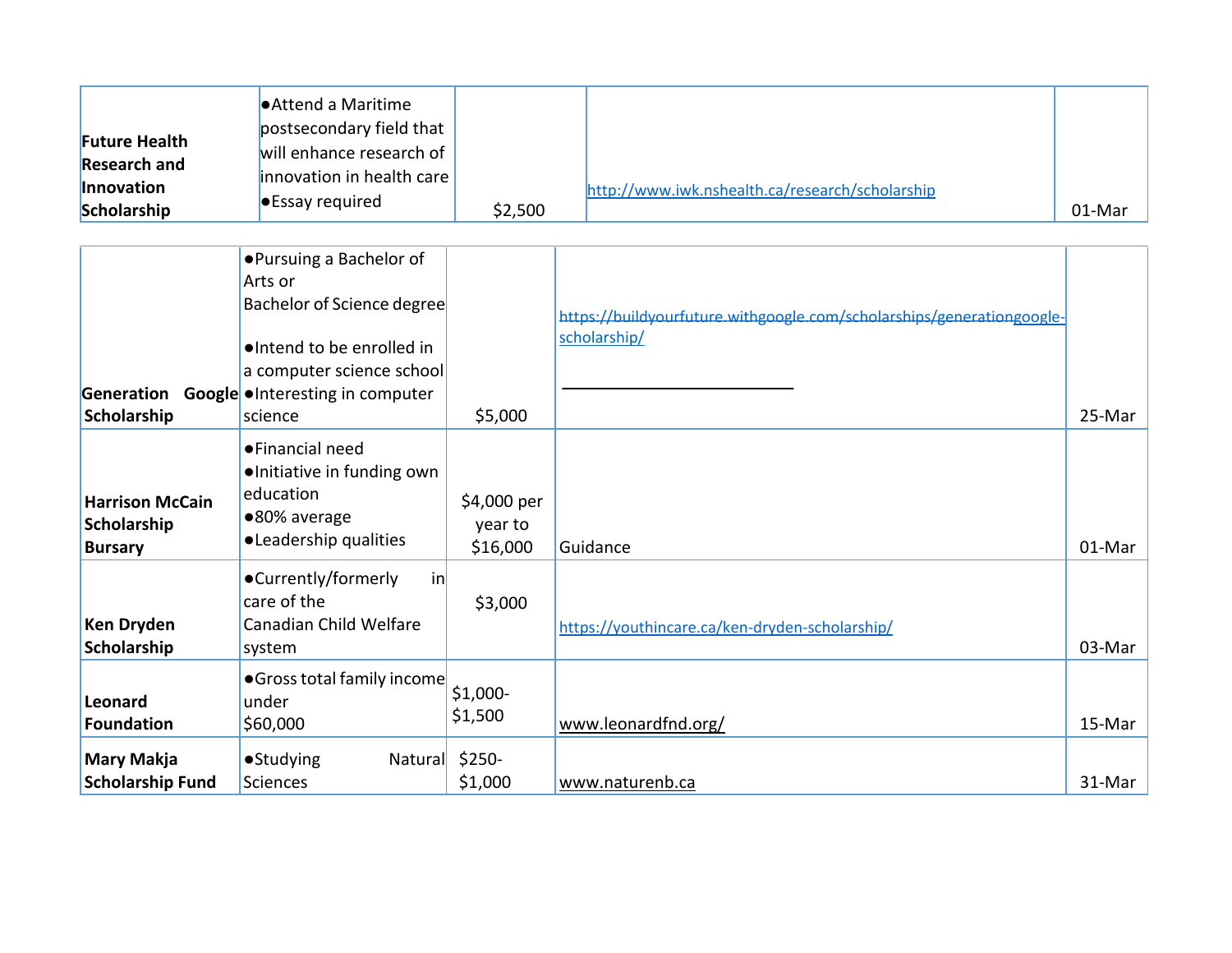|                     | <b>•</b> Enrolled in New<br>Brunswick<br>College of Pharmacists                                       |             | https://www.nbpharmacists.ca/site/awards |        |
|---------------------|-------------------------------------------------------------------------------------------------------|-------------|------------------------------------------|--------|
| <b>NBCP Bursary</b> | •Average of 84.5%                                                                                     | various     |                                          | 31-Mar |
|                     | <b>Pursuing post-secondary</b><br>studies • Financial need<br>and community<br>involvement •Reference | \$150-\$500 |                                          |        |
| <b>NB Women's</b>   | letter from an                                                                                        | (various    | Guidance or                              |        |
| Institute           | Institute member                                                                                      | awards)     | http://www.nbwi.ca/scholars hips         | 30-Apr |

|                             | <b>•</b> Pursuing studies<br>retail,<br>ın<br>marketing, or<br>business related<br>field |         |                                                   |        |
|-----------------------------|------------------------------------------------------------------------------------------|---------|---------------------------------------------------|--------|
| <b>Retail Council of</b>    | •Must work in                                                                            | 18 @    | https://www.retailcouncil.org/                    | $31 -$ |
| Canada                      | retail                                                                                   | \$1,000 |                                                   | Mar    |
|                             | •Male/female<br>hockey player<br>who<br>demonstrates<br>hockey skill                     |         |                                                   |        |
| <b>Ron Bradbury</b>         | ·High academic                                                                           |         |                                                   |        |
| <b>Memorial Jim</b>         | standing                                                                                 |         |                                                   |        |
| <b>Sterling Scholarship</b> | ·Involvement in                                                                          |         |                                                   |        |
| <b>Delta</b>                | school and                                                                               |         | Guidance or                                       | $30-$  |
| <b>Fortis Properties</b>    | community                                                                                | various | www.hnb.ca/en/hnb/events/ awards-and-scholarships | Mar    |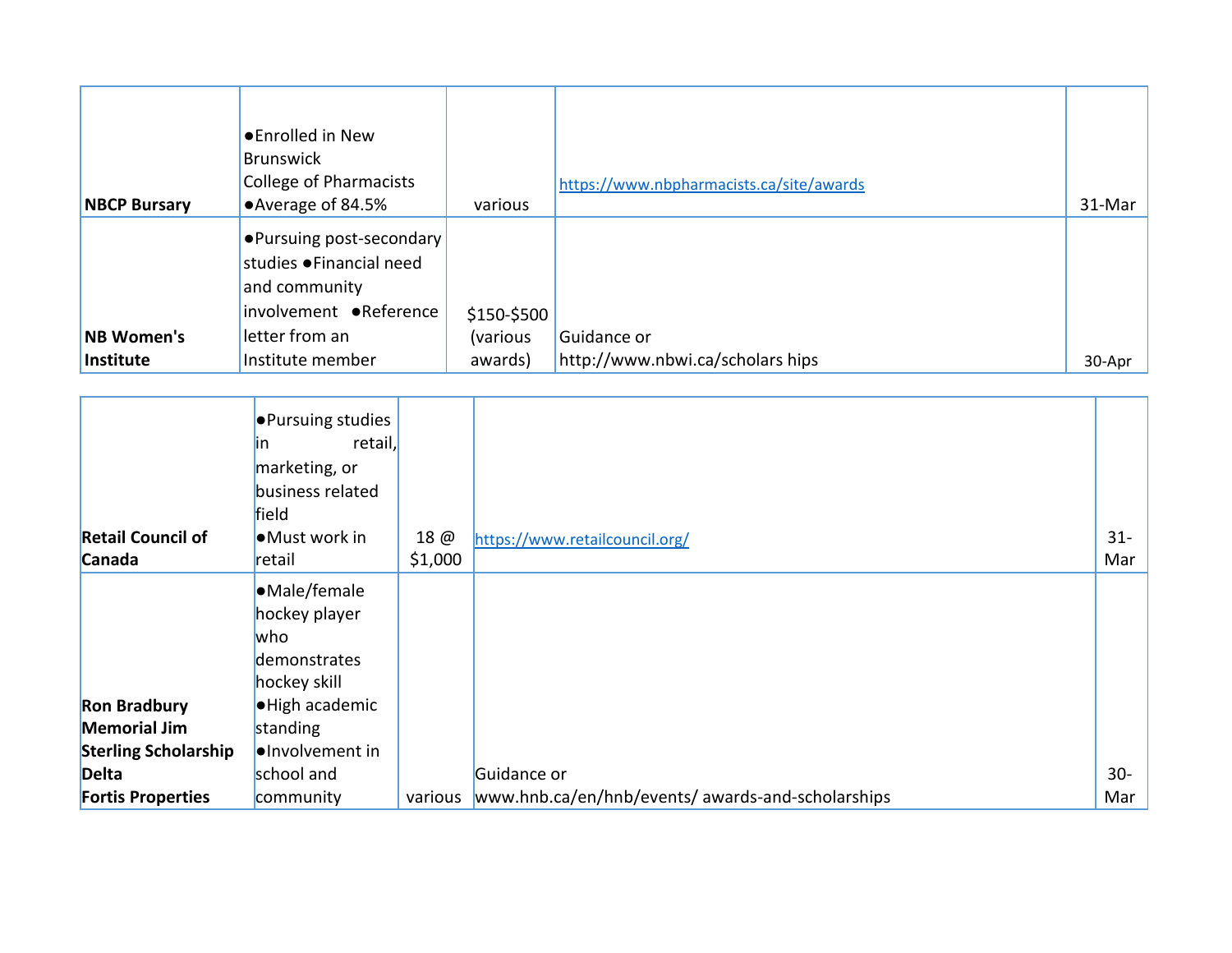|                                              | <b>•Pursuing</b><br>postsecondary<br>education in one<br>of the following<br>fields; business |               |                                                                                |               |
|----------------------------------------------|-----------------------------------------------------------------------------------------------|---------------|--------------------------------------------------------------------------------|---------------|
|                                              | continuity;                                                                                   |               |                                                                                |               |
| <b>StratoGrid Advisory</b>                   | emergency                                                                                     |               |                                                                                |               |
| <b>Student</b>                               | management;                                                                                   |               | https://www.stratogrid.com/scholarship/#:~:text=The%20StratoGrid%              | $31 -$        |
| <b>Scholarship/Bursary</b>                   | information                                                                                   |               | 20Advisory%20Student%20Scholarship,Technology%20related%20fields%20of%20study. |               |
| <b>Award</b>                                 | technology                                                                                    | \$500         |                                                                                | Mar           |
|                                              | <b>•Pursuing</b>                                                                              |               |                                                                                |               |
|                                              | postsecondary                                                                                 |               |                                                                                |               |
| <b>Assumption</b>                            | studies                                                                                       |               | https://www.assumption.ca/en/Individuals/About-Us/Scholarships                 | $30 -$        |
| <b>Foundation</b>                            | • Financial need                                                                              | \$1,500       |                                                                                | Apr           |
| Brighten Group: Saint John Regional<br>John  | • An active Saint<br>Hospital<br>volunteer                                                    |               |                                                                                | $30-$         |
| <b>Regional Hospital</b><br><b>Auxiliary</b> | with<br>100 hours                                                                             | \$2,000       | www.brightengroup.ca                                                           | Apr           |
|                                              | <b>•Pursuing</b><br>postsecondary<br>studies · 500                                            |               |                                                                                |               |
| <b>Credit Counseling</b>                     | word essay                                                                                    | 15 @          | Guidance or                                                                    | $13 -$        |
| <b>Association</b>                           | required                                                                                      | \$1,000       | www.solveyourdebts.com                                                         | Apr           |
| <b>Fairvale Elementary</b><br><b>School</b>  | ●Former FES<br>student for 3<br>years                                                         | 2@<br>\$1,000 | Guidance                                                                       | $18 -$<br>Apr |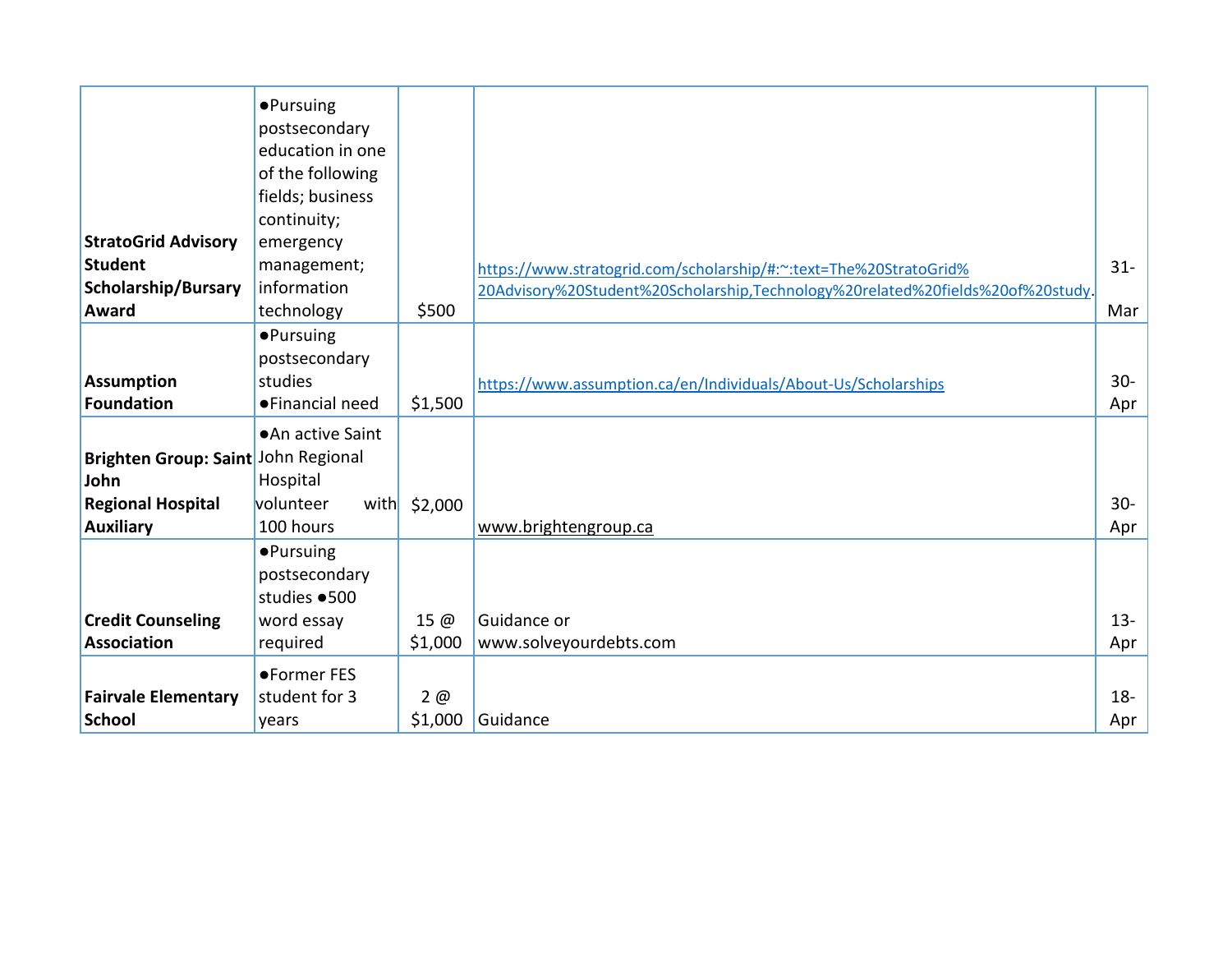|                                                   | ● Female student           |                                 |                                                         |        |
|---------------------------------------------------|----------------------------|---------------------------------|---------------------------------------------------------|--------|
|                                                   | ·500 word personal         |                                 |                                                         |        |
|                                                   | statement required         |                                 |                                                         |        |
| <b>Helen Lansdowne</b>                            | ●3-5 creative samples      |                                 |                                                         |        |
| <b>Resor</b>                                      | required (any piece or     |                                 |                                                         |        |
| <b>Scholarship for</b>                            | work that best             |                                 | https://scholartree.ca/scholarship/helen-lansdowne-     |        |
| <b>Creative</b>                                   | showcases your             |                                 | resorscholarship-scholarship/0aHQgbCmy                  |        |
| Women                                             | creativity)                | \$10,000                        |                                                         | 01-Apr |
|                                                   | ● Study at UNB             |                                 |                                                         |        |
| <b>Joyce Family</b>                               | ●Financial need            |                                 |                                                         |        |
| <b>Foundation</b>                                 | ●GPA of 2.0                |                                 |                                                         |        |
| <b>Bursaries</b>                                  |                            | $$5,000 \times 4 \text{ years}$ | Guidance                                                | 05-Apr |
|                                                   | ● Student who attended     |                                 |                                                         |        |
| <b>Lakefield Elementary</b>                       | Lakefield                  | 2 @ \$1,500                     |                                                         |        |
| <b>Alumni</b>                                     | Elementary for at least 1  |                                 |                                                         |        |
| Scholarship                                       | year                       |                                 | Guidance                                                | 18-Apr |
|                                                   |                            |                                 | https://lutzmtnheritage.ca/wp-                          |        |
|                                                   | ·High academic             |                                 | content/uploads/2018/05/ScholarshipApplication.pdf      |        |
|                                                   | achievement                |                                 |                                                         |        |
|                                                   | • Financial needs          |                                 |                                                         |        |
| <b>Lutz/Lutes Family</b>                          | ● Pursuing PSE in Atlantic |                                 |                                                         |        |
| Scholarship                                       | Canada                     | \$1,000                         |                                                         | 01-Apr |
| <b>National Aboriginal</b>                        | ● First Nation's student   |                                 |                                                         |        |
| <b>Achievement</b>                                | pursuing studies in a      |                                 |                                                         |        |
| <b>Foundation</b>                                 | number of fields           | various awards                  | www.indspire.ca                                         | 15-Apr |
|                                                   |                            |                                 | https://www.girlguides.ca/web/GGC/Volunteers/Membership |        |
|                                                   |                            |                                 | Opportunities/Scholarships/GGC/Volunteers/Members       | 01-Apr |
| National Girl Guides of <b>Must be Girl Guide</b> |                            | various                         | hip Opportunities/Scholarships/Scholarships.aspx        |        |
| Canada                                            | member                     | scholarships                    |                                                         |        |
|                                                   | ●Parent(s) must            |                                 | Guidance or www.nbtacu.nb.ca                            |        |
|                                                   | be member of               |                                 |                                                         |        |
|                                                   |                            |                                 |                                                         |        |
| <b>NBTA Credit Union</b>                          | <b>NBTA Credit Union</b>   | 5 @ \$1,000                     |                                                         | 06-Apr |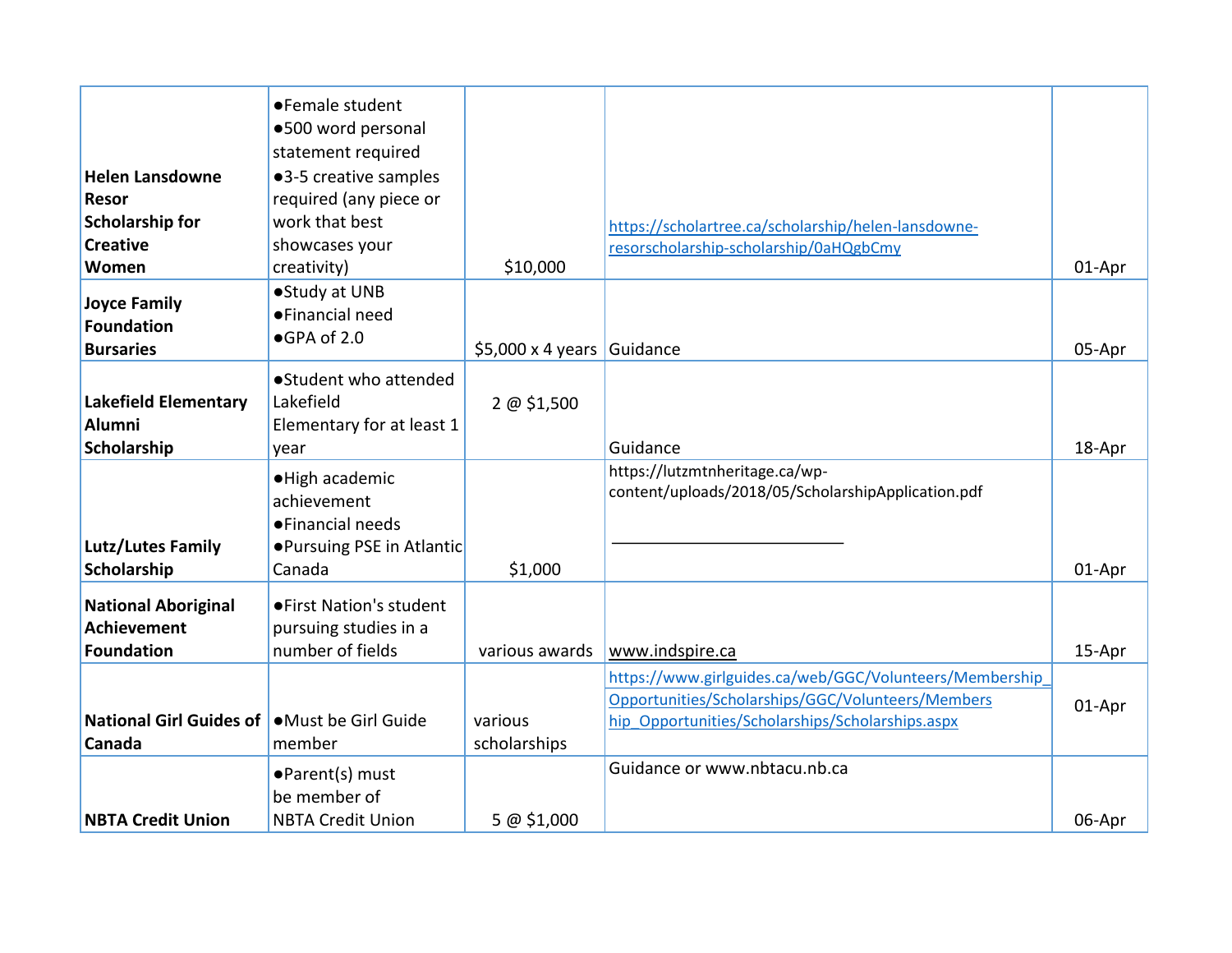| <b>Privacy Matters</b><br>Scholarship                               | <b>Pursuing postsecondary</b><br>education at<br>college or university<br>$\bullet$ 500-1000 word essay<br>required | \$2,000       | https://proprivacy.com/schol arship | 30-Apr |
|---------------------------------------------------------------------|---------------------------------------------------------------------------------------------------------------------|---------------|-------------------------------------|--------|
| <b>Progressive Credit</b><br><b>Union</b><br><b>Bursary Program</b> | ● Pursuing postsecondary<br>education<br>•Member of Progressive<br>Credit<br>Union Limited                          | \$500-\$1,000 | Guidance or https://goo.gl/WbNWQo   | 30-Apr |

| <b>Retail Council of</b><br><b>Canada</b>                             | ●Pursuing retail, business,<br>fashion, marketing, or<br>retail related<br>postsecondary program<br>●Currently working in the<br>retail industry | 20 @ \$1,000-<br>\$5,000 | https://goo.gl/TMA66Z                                                         | 01-Apr |
|-----------------------------------------------------------------------|--------------------------------------------------------------------------------------------------------------------------------------------------|--------------------------|-------------------------------------------------------------------------------|--------|
| Robbie & Jean Shaw<br>Scholarship                                     | ●Former & present IWK<br>patients                                                                                                                | \$2,500                  | Guidance or https://iwkfoundation.org/scholarship                             | 27-Apr |
| Saint John Art Club Inc.                                              | • Pursuing post-secondary<br>education in visual or fine<br>larts                                                                                | \$1,000                  | Guidance or E-Mail:<br>sjartclub@saintjohnartclub.com/scholarship             | 30-Apr |
|                                                                       |                                                                                                                                                  |                          |                                                                               |        |
| <b>Wallace Anderson</b><br><b>Memorial</b><br><b>Scholarship Fund</b> | • Must be manually deaf<br>• Pursuing post-secondary<br>education                                                                                | Varies                   | http://www.disabilityawards.ca/wallace-andersonmemorial-<br>scholarship-fund/ | 30-Apr |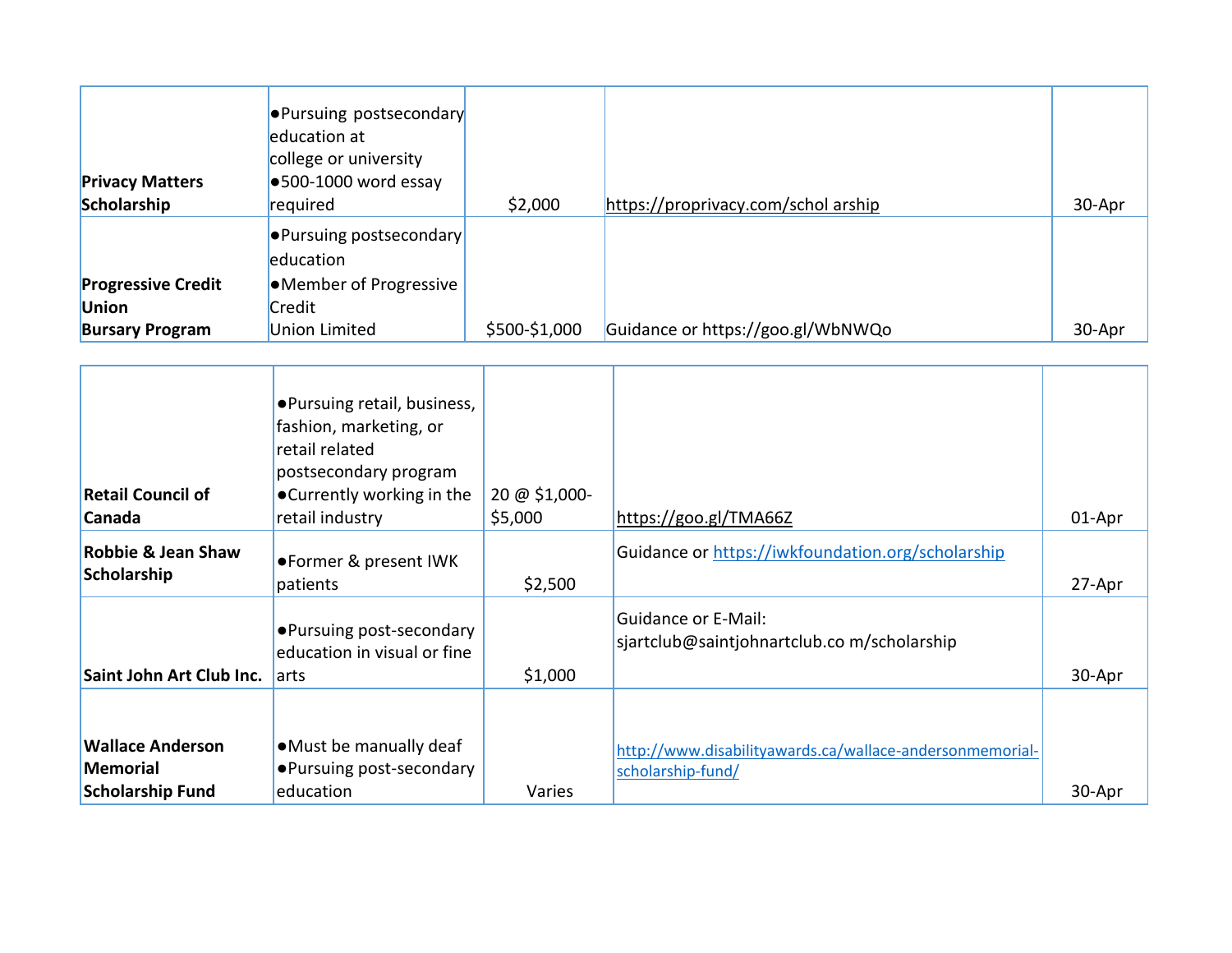| <b>Wessex Scholarship</b>                                    | • Health Care Degree<br>Program<br>•Community service<br>●80% average                      | \$5,000     | Guidance or<br>www.iwk.nshealth.ca/wessex                                                                      | 24-Apr    |
|--------------------------------------------------------------|--------------------------------------------------------------------------------------------|-------------|----------------------------------------------------------------------------------------------------------------|-----------|
| <b>Women in Computing</b><br>Scholarship                     | •Female student<br>• Pursuing post-secondary<br>education in field related<br>to computing | \$1,000     | https://www.loadviewtesting.com/scholarship/                                                                   | 01-Apr    |
| <b>Anna Mae Marshall</b><br><b>Bursary</b>                   | • Students entering<br>postsecondary institution                                           | 2 @ \$5,000 | Guidance                                                                                                       | 29-May    |
| <b>Bayer</b><br>Opportunity or                               | • Student entering first<br>year of<br>Agriculture, Food Science,                          |             | Guidance or<br>https://www.cropscience.bayer.ca/our-<br>company/scholarshipinformation/opportunity-scholarship |           |
| Scholarship                                                  | Culinary program                                                                           | \$1,500     |                                                                                                                | 31-May    |
| <b>Bayview Credit Union</b><br>Roy<br><b>Mackin Memorial</b> | •Members or whose<br>parents are members of                                                |             | Guidance or<br>https://www.bayviewnb.com/Home/InOurCommunity/<br>Community Programs/Scholarships/RoyMackin/    |           |
| Scholarship                                                  | <b>BCU</b>                                                                                 | 4 @ \$1,000 |                                                                                                                | $10$ -May |

|                                     | $\bullet$ Preference given to a child or<br>grandchild of a deceased or<br>disabled veteran<br>Other students are eligible to |          |          |           |
|-------------------------------------|-------------------------------------------------------------------------------------------------------------------------------|----------|----------|-----------|
| Branch #28 Royal Canadian<br>Legion | apply                                                                                                                         | 5 @ 5750 | Guidance | $24$ -May |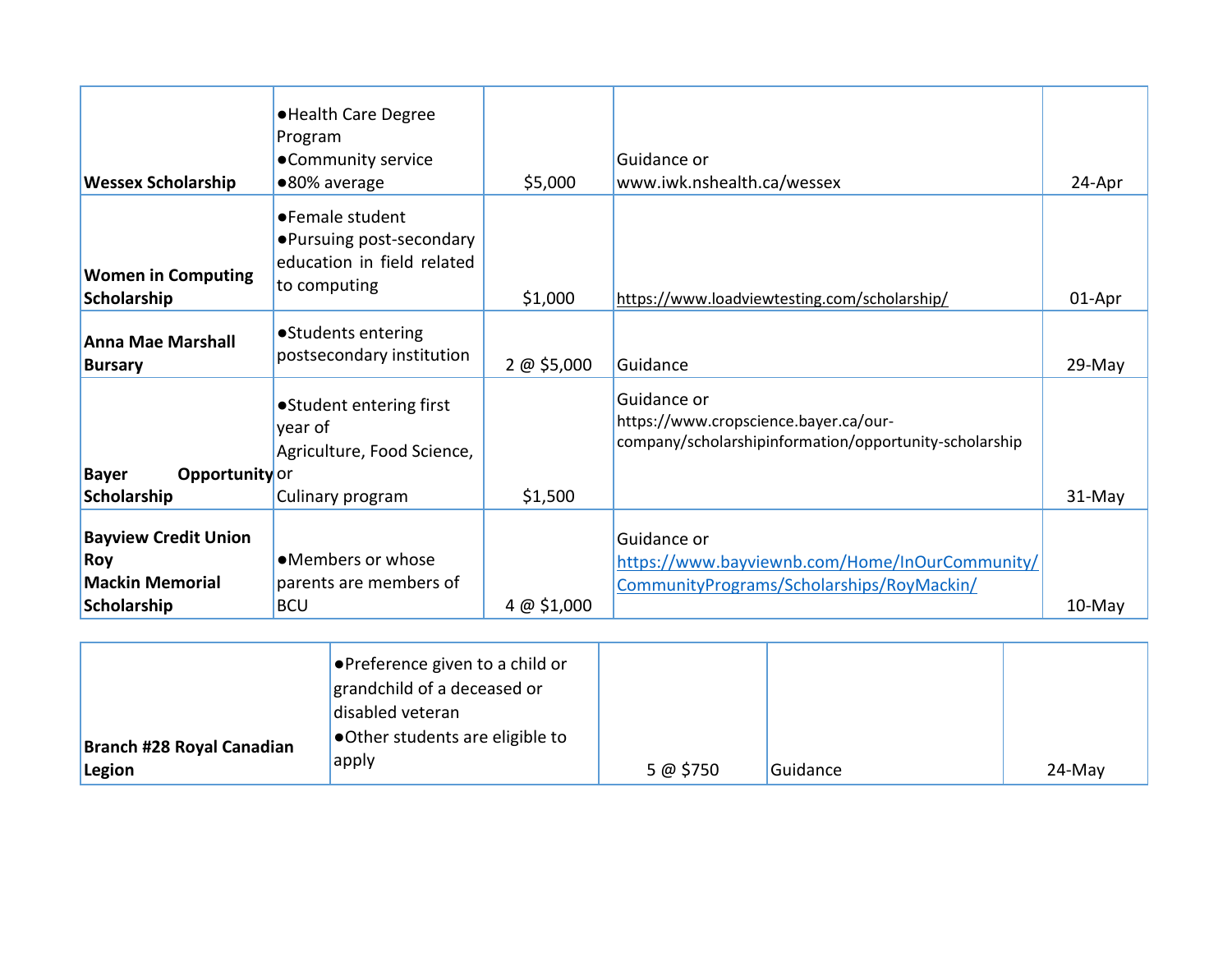| <b>Canada Games Aquatic Centre</b><br>Youth Leadership Award    | •Must be an employee at The<br>Canada Games Aquatic Centre                                 | 2 @ \$500           | Pick up application at Aquatic<br>Centre<br>http://www.aquatics.nb.ca/?<br>q=careers | $01-May$ |
|-----------------------------------------------------------------|--------------------------------------------------------------------------------------------|---------------------|--------------------------------------------------------------------------------------|----------|
| <b>Canadian Hospitality</b><br>Foundation                       | ● Entering a degree program in<br>the food service or<br>accommodations industry           | 7 @ \$3,000-\$3,500 | Guidance or<br>www.thechf.ca/scholarships                                            | 17-May   |
| <b>Canadian Student Leadership</b><br><b>Association Awards</b> | ●70% average<br>•Students must make significant<br>contributions to school or<br>community | \$500               | Guidance or<br>www.studentleadership.ca                                              | 01-May   |
| <b>CAPSLE Bursary</b>                                           | • Students entering<br>postsecondary education and/or<br>law                               | \$1,000             | https//capsle.ca/bursary                                                             | 31-May   |
| <b>CUPE Local 2745</b>                                          | •Sons/Daughters of CUPE 2745<br>●250 word essay                                            | \$1,000             | http://2745.cupe.ca                                                                  | $01-May$ |
|                                                                 | . Pursuing studies in the health<br>care field ●Financial need                             |                     |                                                                                      |          |
| Dr. H.R. Bryant Scholarship                                     |                                                                                            | \$1,000             | Guidance                                                                             | 31-May   |
| <b>Hammond River Valley</b><br><b>Elementary Bursary</b>        | ●Former student of HRVES                                                                   | \$200               | Guidance                                                                             | 31-May   |
| <b>Hampton Area Chamber of</b><br><b>Commerce</b>               | ● Pursuing studies in any field<br>• Short essay required                                  | \$500               | Guidance                                                                             | 31-May   |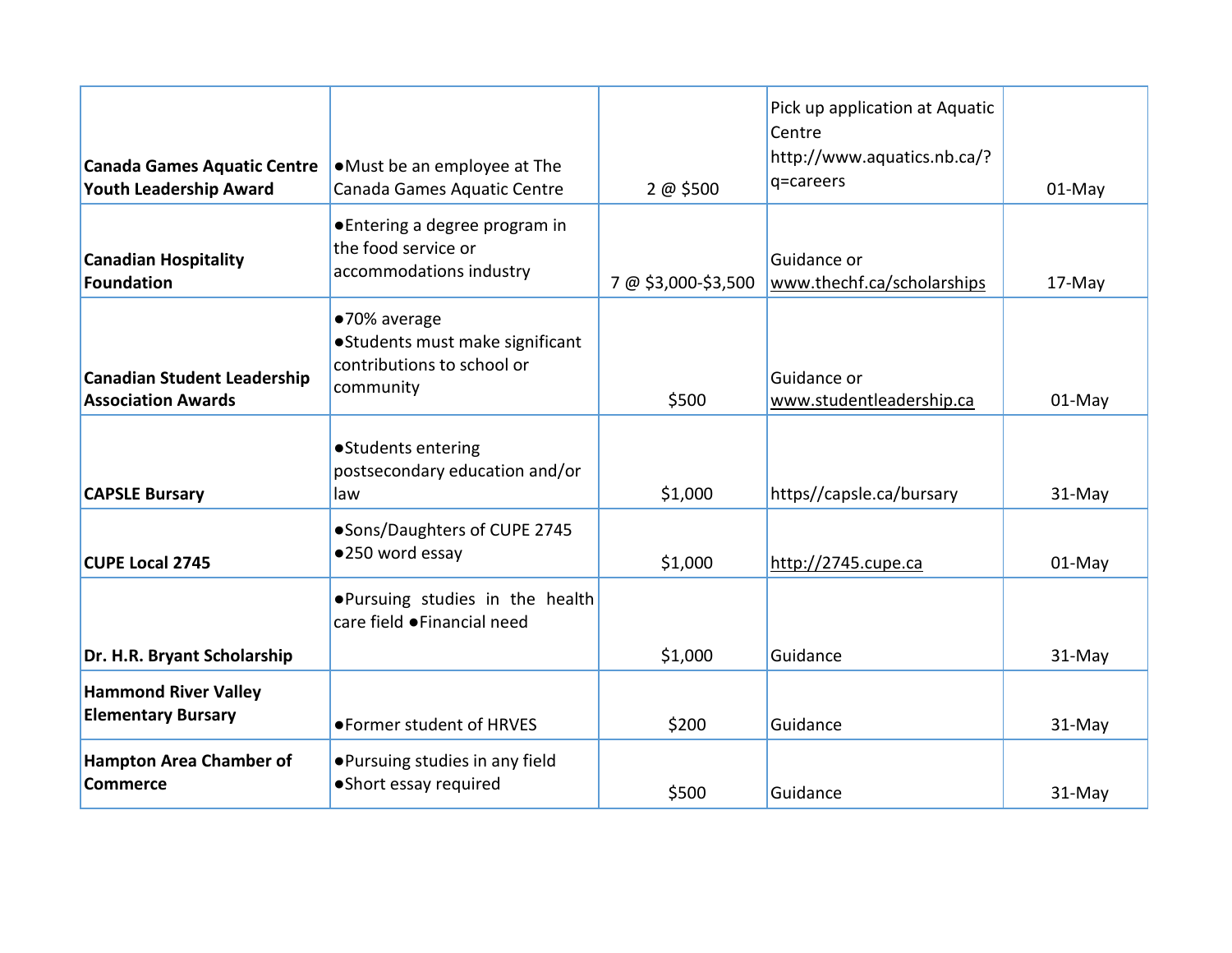| <b>Hampton High School Grad</b><br><b>Class Award</b>                                                          | •Good academic standing<br>• Assisted in the organization of<br>grad class activities                                                               | \$250         | Guidance                                                                                                        | $31-May$ |
|----------------------------------------------------------------------------------------------------------------|-----------------------------------------------------------------------------------------------------------------------------------------------------|---------------|-----------------------------------------------------------------------------------------------------------------|----------|
| <b>Happy Clown Daycare</b><br>Scholarship                                                                      | • Pursuing post-secondary<br>education<br>● Good academic standing<br>•Worked/volunteered at Happy<br>Clown or attended Happy Clown<br>as a child   | \$1,000       | https://secure1.nbed.nb.ca/si<br>tes/ASD-<br>S/1928/Documents/Happy%2<br>0Clown%20Daycare%20Schol<br>arship.pdf | 15-May   |
| <b>HHS Scholarship and Bursary</b><br>Foundation Inc.: Bob and Ann<br><b>McLeod Remembrance</b><br>Scholarship | ● Attending UNB<br>.Good academic standing<br>●Contributions to school and<br>community                                                             | \$500-\$2,000 | Guidance                                                                                                        | $11-May$ |
| <b>HHS Scholarship and Bursary</b><br><b>Foundation Inc.: Clary Wilbur</b><br><b>Memorial</b>                  | • Pursuing post-secondary studies<br>. Has dealt with adversity                                                                                     | \$500-\$2,000 | Guidance                                                                                                        | 11-May   |
| <b>HHS Scholarship and Bursary</b><br><b>Foundation Inc.: Ellen-Anne</b><br><b>Flynn Memorial</b>              | ●Pursuing studies in Arts and<br>Education                                                                                                          | \$500-\$2,000 | Guidance                                                                                                        | 11-May   |
| <b>HHS Scholarship and Bursary</b><br><b>Foundation Inc.: Glenna</b><br>(Morgan) Greer Scholarship             | ● Excellent academic standing<br>● Extra-curricular activities in<br>school and community<br>. Attend university with plans of<br>further education | \$500-\$2,000 | Guidance                                                                                                        | $11-May$ |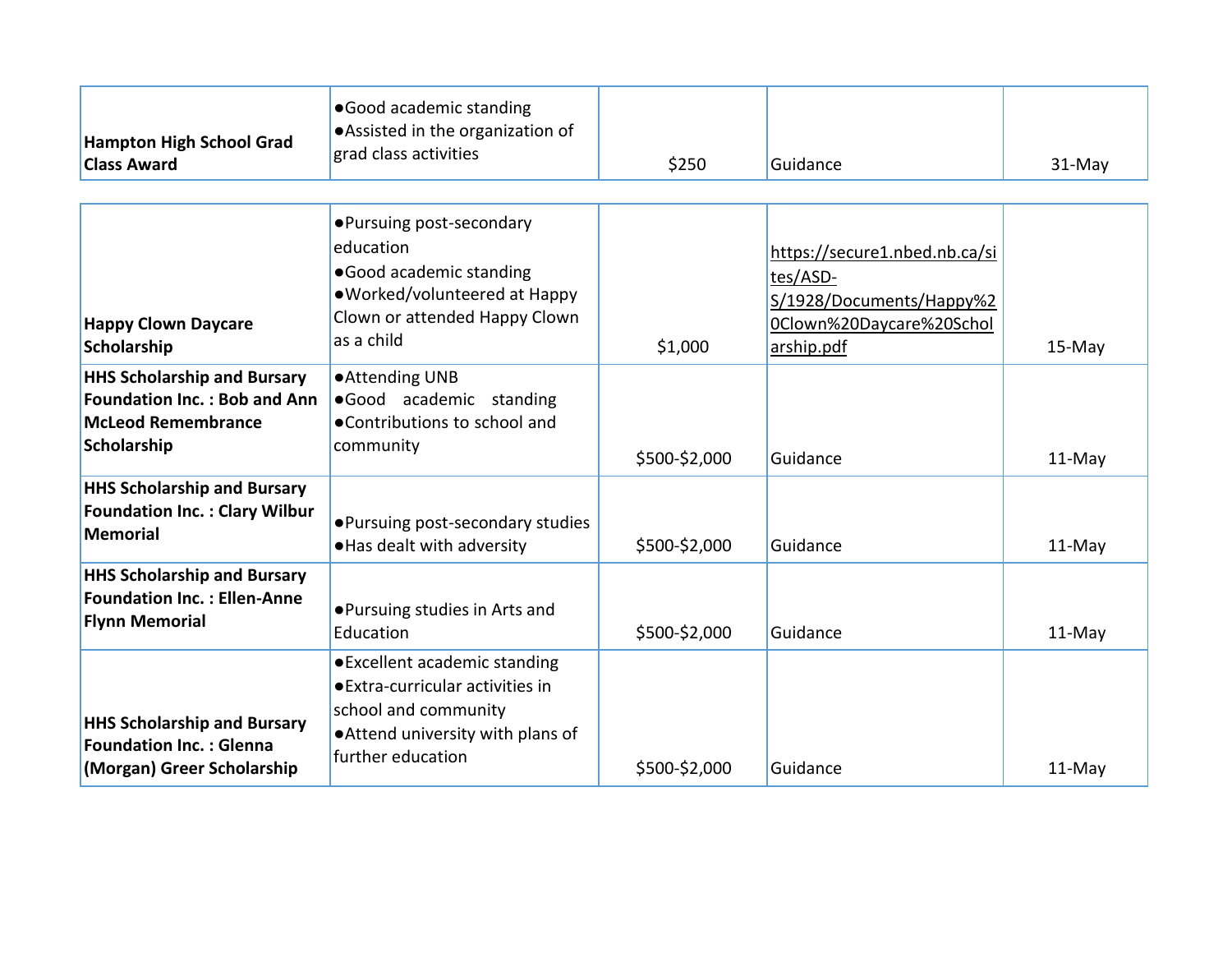| <b>HHS Scholarship and Bursary</b><br><b>Foundation Inc.: Hampton</b><br><b>Dental Clinic</b>                                                                                | •Good academic standing<br>• Extracurricular involvement      | \$500-\$2,000 | Guidance | 11-May   |
|------------------------------------------------------------------------------------------------------------------------------------------------------------------------------|---------------------------------------------------------------|---------------|----------|----------|
| <b>HHS Scholarship and Bursary</b><br><b>Foundation Inc.: Hampton</b><br>Pharmasave                                                                                          | • Good academic standing<br>• Extracurricular involvement     | \$500-\$2,000 | Guidance | 11-May   |
| <b>HHS Scholarship and Bursary</b><br><b>Foundation Inc.: John Peters</b><br><b>Humphrey Citizenship</b>                                                                     | •Volunteerism in human rights<br>issues                       | \$500-\$2,000 | Guidance | 11-May   |
| <b>HHS Scholarship and Bursary</b><br><b>Foundation Inc.: Margaret</b><br><b>C&amp;K Douglas Sheldrick</b><br><b>Enabling</b>                                                | ●Former MCS student<br>● Pursuing studies at Mount<br>Allison | \$500-\$2,000 | Guidance | 11-May   |
| <b>HHS Scholarship and Bursary</b><br><b>Foundation Inc.: Margaret</b><br>• Pursuing post-secondary studies<br><b>Clarke Memorial Scholarship</b><br>.Good academic standing |                                                               | \$500-\$2,000 | Guidance | $11-May$ |
| <b>HHS Scholarship and Bursary</b><br><b>Foundation Inc.: Paul Martin</b><br><b>Memorial Scholarship</b>                                                                     | • All round student<br>●Financial need                        | \$500-\$2,000 | Guidance | 11-May   |
| <b>HHS Scholarship and Bursary</b><br><b>Foundation Inc.: R.H. Machum</b><br><b>Memorial</b>                                                                                 | ·Pursuing studies<br>• From a single parent family            | \$500-\$2,000 | Guidance | 11-May   |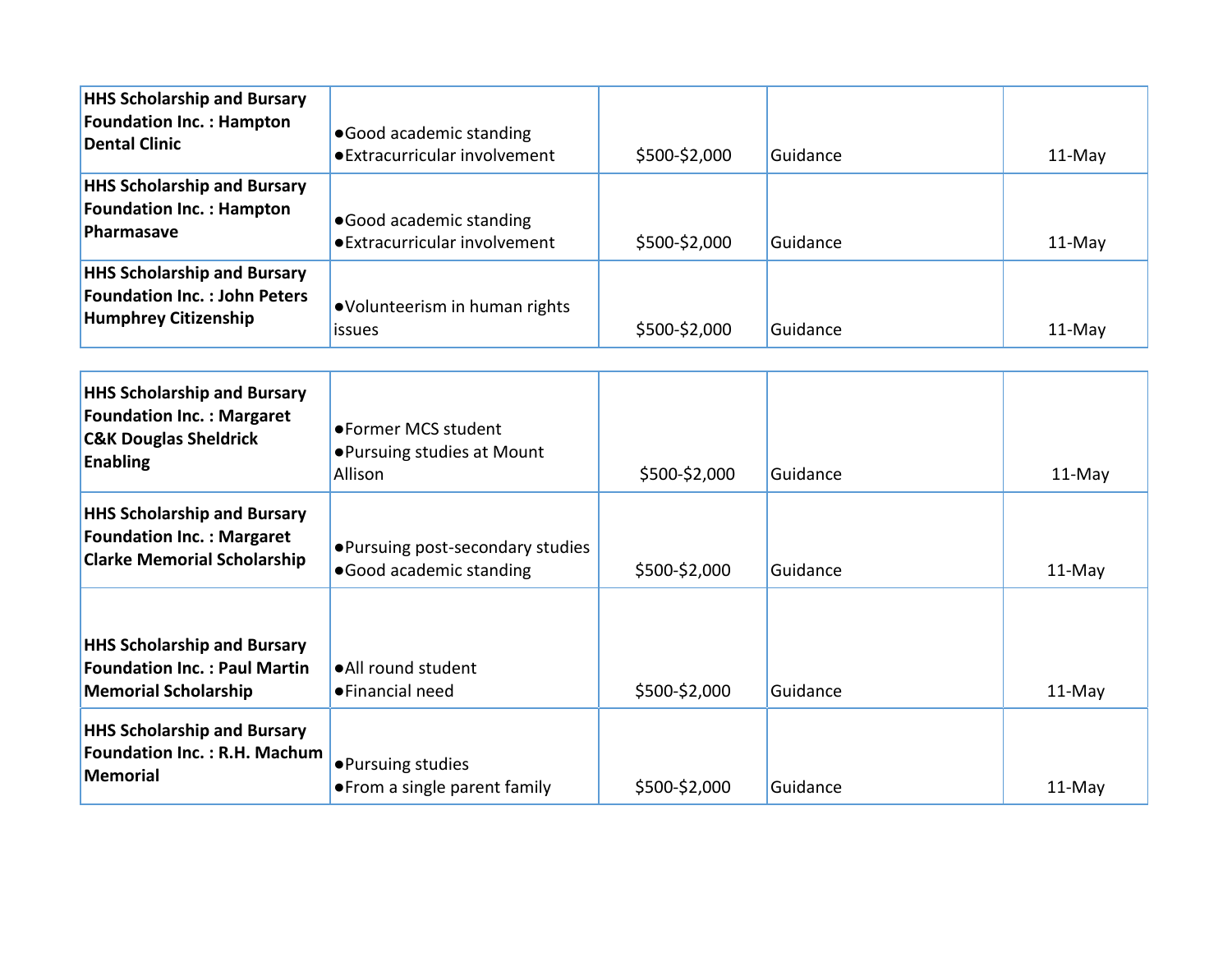| <b>HHS Scholarship and Bursary</b><br><b>Foundation Inc.: Titusville</b><br><b>Community Hall Bursary</b> | • Resident of Titusville                                                                                                                        | \$500-\$2,000                                  | Guidance | 11-May |
|-----------------------------------------------------------------------------------------------------------|-------------------------------------------------------------------------------------------------------------------------------------------------|------------------------------------------------|----------|--------|
| <b>HHS Scholarship and Bursary</b><br><b>Foundation Inc.: Tyler</b><br><b>Henderson Memorial</b>          | •Leadership abilities<br>• Active in school and community                                                                                       | \$500-\$2,000                                  | Guidance | 11-May |
| Hugh H. MacKay/James A.<br><b>MacMurray Award</b>                                                         | • Attending a business program in<br>a NB or NS university                                                                                      | \$3,500 renewable<br>for 3 successive<br>years | Guidance | 01-May |
| <b>Island View Lions Club</b>                                                                             | ● Resident of the Kingston<br>Peninsula<br>● Extra-curricular activities in<br>school and community<br>• Scholastic ability<br>• Financial need | \$2,000                                        | Guidance | 20-May |
| James and Laura Dann<br><b>Memorial Scholarship</b>                                                       | . HHS grad entering business<br>program<br>• Financial need                                                                                     | \$500                                          | Guidance | 25-May |

| John Deere Canada 4-H<br>Scholarship | ●Current 4-H member                                                   | \$1,000 | apply.4-h-canada.ca | $31-Mav$ |
|--------------------------------------|-----------------------------------------------------------------------|---------|---------------------|----------|
| Kings<br>Teachers<br>Association     | <b>County</b> Retired • Pursuing a career in the<br>field of teaching | \$500   | Guidance            | $25-Mav$ |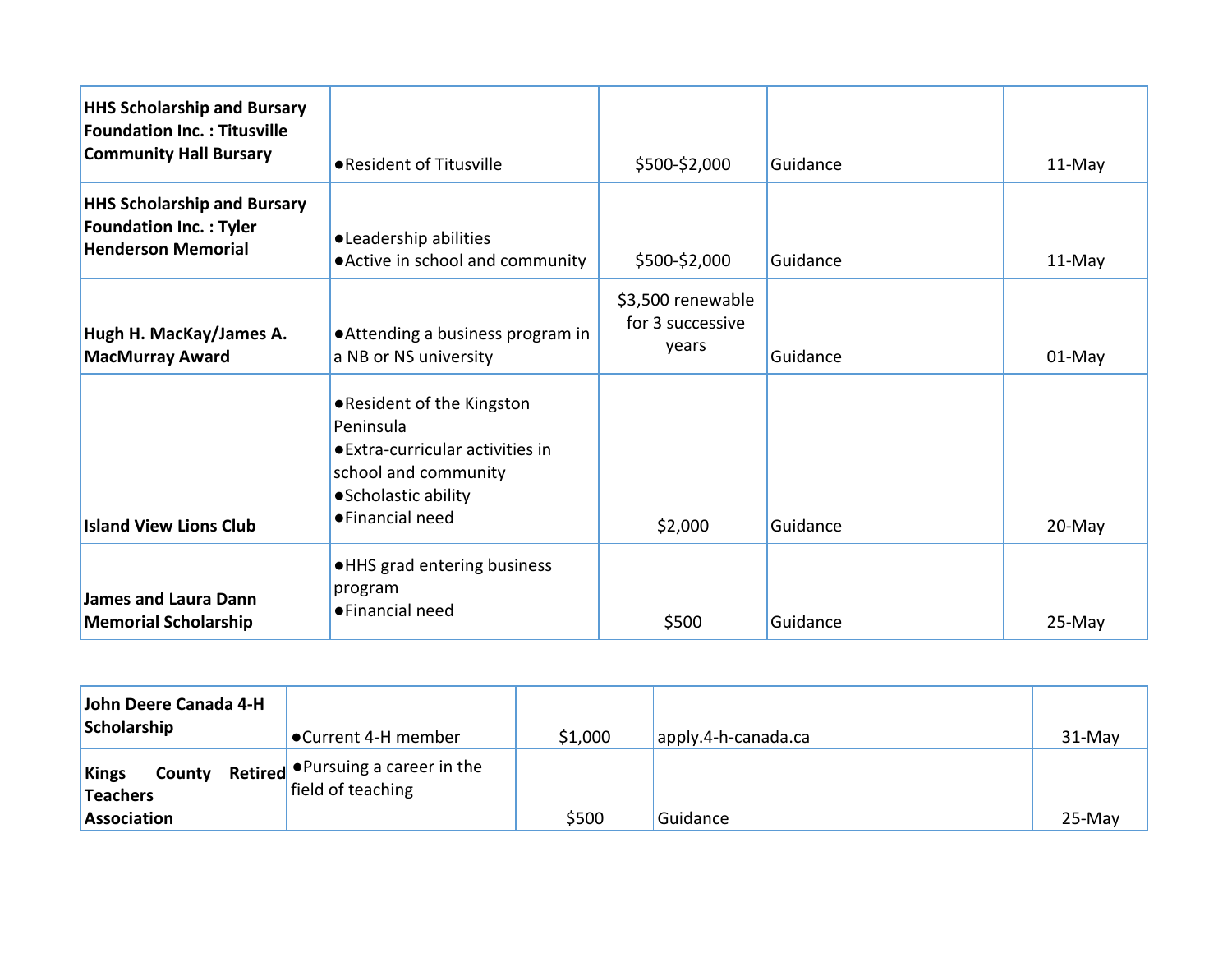| <b>KV Women's Institute</b>                                  | • Scholastic achievement<br>●Financial need<br>•Community involvement                                                              | 3 @ \$200   | Guidance                                                                                                                                     | 15-May |
|--------------------------------------------------------------|------------------------------------------------------------------------------------------------------------------------------------|-------------|----------------------------------------------------------------------------------------------------------------------------------------------|--------|
| <b>Learning Matters Bursary</b>                              | • Financial need<br>•Community involvement<br>• Academic excellence                                                                | 6 @ \$2,500 | https://www.cst.org/sites/default/files/2017learning-<br>matters-bursary-<br>applicationenglish%20FINAL%20Jan%20<br>31%202017%20Fillable.pdf | 31-May |
| <b>Leavitt Machinery</b><br>Scholarship<br>Program           | •Essay required<br>• Pursuing post-secondary<br>education<br>•Good academic standing                                               | \$500       | https://studentscholarships.org/scholarship/<br>10415/lm_scholarship_program_scholarship.php                                                 | 31-May |
| <b>Loch Lomond Home and</b><br>School<br><b>Bursary</b>      | . Any students who attended<br>Lock<br>Lomond School at one time                                                                   | \$500       | Guidance                                                                                                                                     | 25-May |
| <b>MADD Canada Louise</b><br>Joanne<br><b>Twerdy Bursary</b> | ●Open to students who were<br>severely injured in an<br>impaired driver crash or<br>parents/siblings killed or<br>severely injured | \$8,000     | Guidance or www.madd.ca                                                                                                                      | 31-May |
|                                                              | ·Good academic standing<br>• Community volunteer                                                                                   |             |                                                                                                                                              |        |
| <b>Rick</b><br><b>Madd</b><br><b>Award</b>                   | McNulty currently<br>·Leadership skills                                                                                            | \$1,000     | Guidance                                                                                                                                     | 10-May |
| <b>NBCC Scholarship</b>                                      | <b>.</b> Pursuing studies at NBCC                                                                                                  | \$1,000     | Guidance or<br>https://thenbccfoundationinc.ca/home.aspx                                                                                     | 27-May |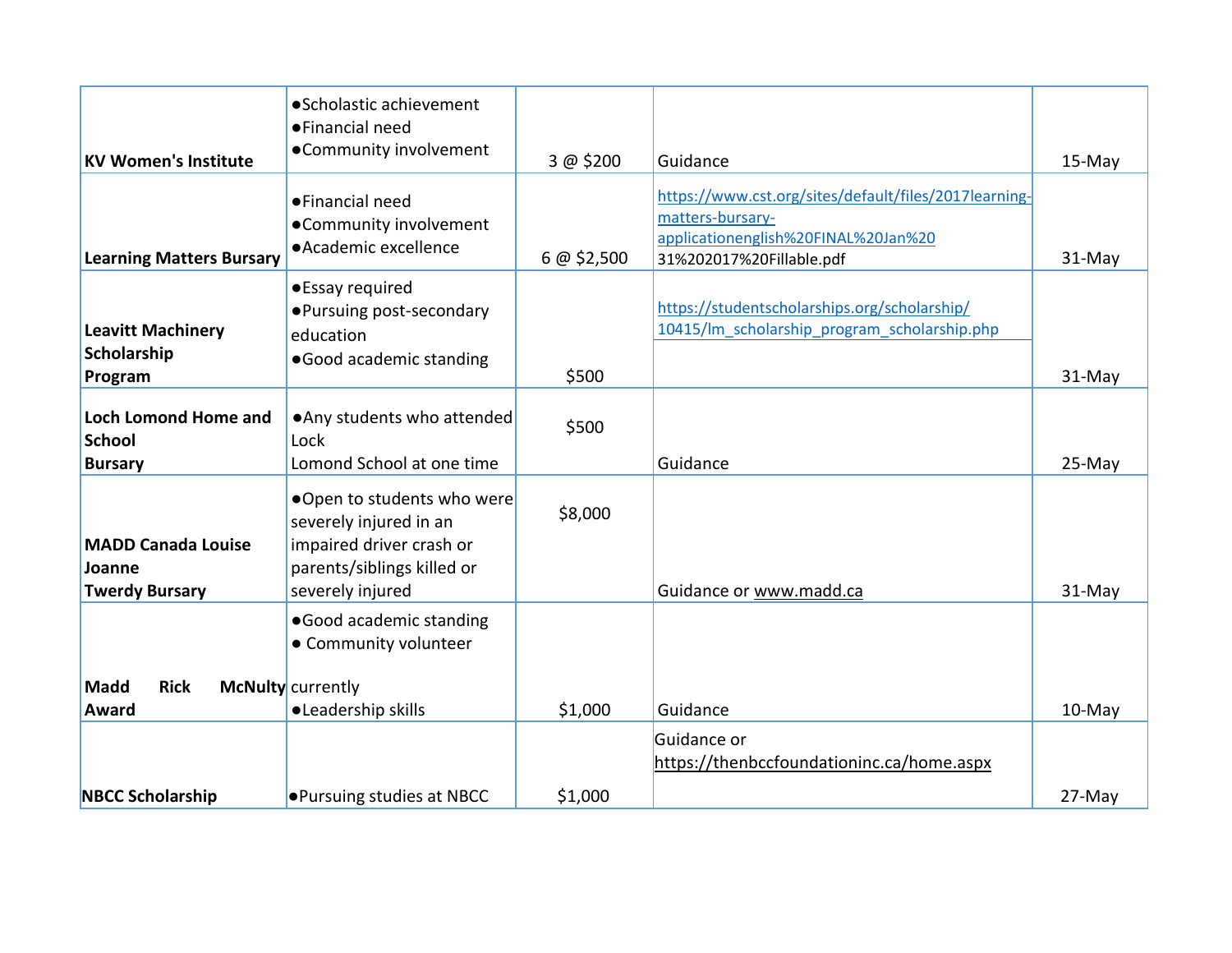|                                                               | • Sons or daughters of Branch                                                                                                           |               |                                   |                                                                                                                                                                                      |           |
|---------------------------------------------------------------|-----------------------------------------------------------------------------------------------------------------------------------------|---------------|-----------------------------------|--------------------------------------------------------------------------------------------------------------------------------------------------------------------------------------|-----------|
| <b>NBTA Bursary</b>                                           | 0619 teachers                                                                                                                           | \$500         |                                   | Guidance                                                                                                                                                                             | $31-May$  |
|                                                               |                                                                                                                                         |               |                                   |                                                                                                                                                                                      |           |
| <b>New Brunswick Assoc.</b><br>of Social<br><b>Workers</b>    | • Pursuing a university or<br>college program in social<br>work or a related field                                                      | \$150         | Guidance                          |                                                                                                                                                                                      | 26-May    |
| <b>OMISTA Credit Union</b><br><b>Bursary</b>                  | •Customer (or their<br>child/grandchild) of<br><b>OMISTA Credit Union</b>                                                               | \$500         | Guidance or https://goo.gl/6wEWWP | 03-May                                                                                                                                                                               |           |
| <b>Opportunities NB</b><br>Proud                              | ● Entering post-secondary<br>education                                                                                                  | 10 @ \$1,000  |                                   | https://onbcanada.ca/press-releases/ nb-proud-award-<br>applications-nowopen/#:~:text=The%20awards%2C%20valued<br>%20at%20%241%2C000,for%20businesses%20<br>across%20the%20province. | $10$ -May |
| <b>Provincial Artisans</b>                                    | ● Students who have a<br>physical, mental, or<br>sensory disability                                                                     | \$500-\$3,000 | Guidance or                       | https://www.fredfdn.ca/scholarshipsbursaries                                                                                                                                         | 31-May    |
| <b>Royal Canadian Legion</b><br><b>Branch</b><br>62 Peninsula | .Resident of the Kingston<br>Peninsula<br>• Preference given to<br>children and grandchildren<br>of veterans or exmilitary<br>personnel | Various       | Guidance                          |                                                                                                                                                                                      | 28-May    |
| Saint John Country<br><b>Music</b><br>Award                   | • Academic and musical<br>achievement<br>• Music related activities<br>• Financial need                                                 | Various       | Guidance                          |                                                                                                                                                                                      | 31-May    |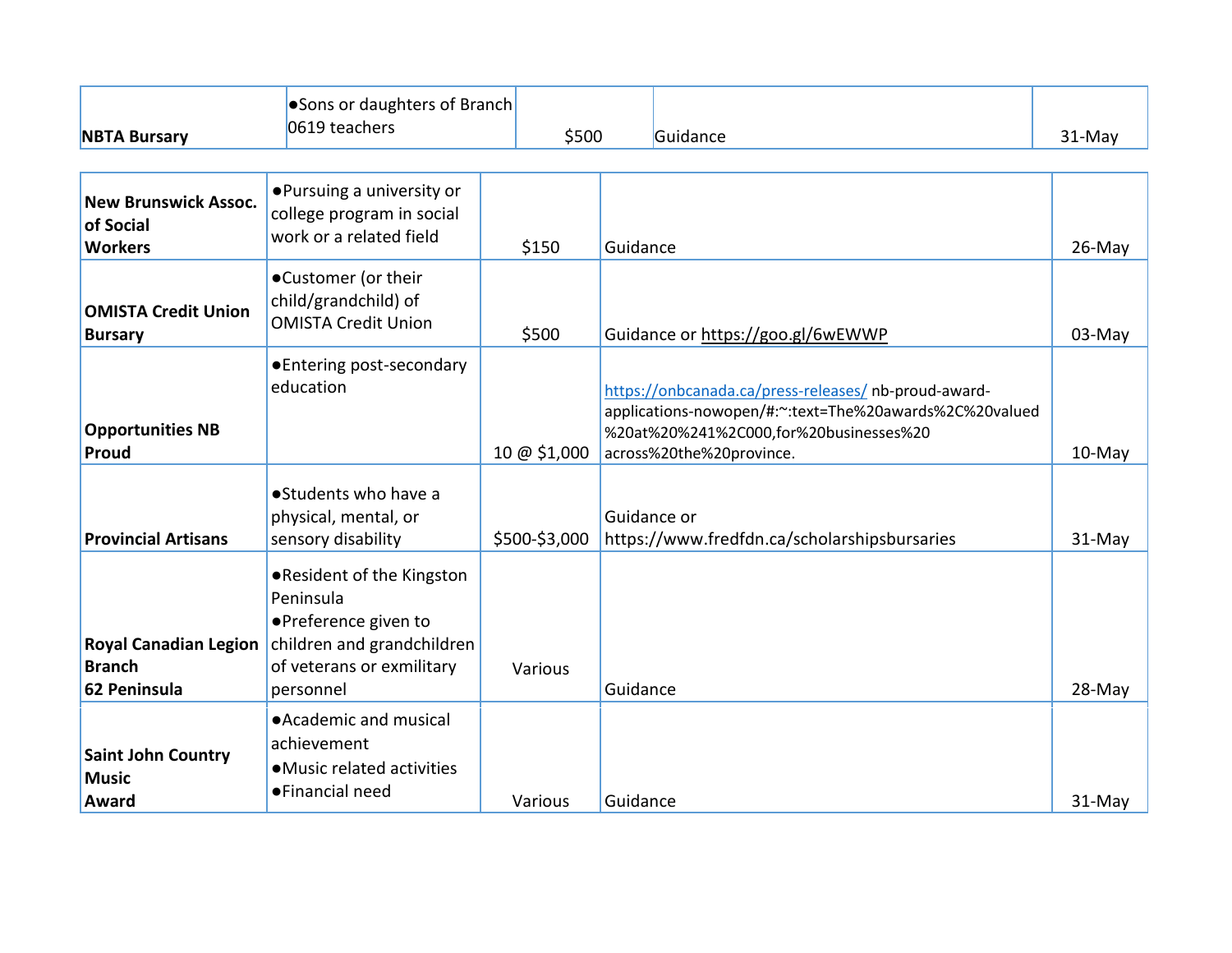| Saint John YM-YWCA                                              | $\bullet$ Pursuing<br>postsecondary<br>education • Financial |               |                                                                                                                |          |
|-----------------------------------------------------------------|--------------------------------------------------------------|---------------|----------------------------------------------------------------------------------------------------------------|----------|
| <b>Endowment Bursary</b>                                        | <b>l</b> need                                                | \$500-\$1,000 | www.saintjohny.com                                                                                             | $01-May$ |
| <b>Scholarship Program</b><br>for the<br><b>Children of RBC</b> | ● Children of eligible RBC<br>employees                      |               | https://www.rbc.com/dms/enterprise/scholarships/scholarship-<br>program-for-the-children-of-rbc-employees.html |          |
| <b>Employees</b>                                                |                                                              | 50 @ \$2,500  |                                                                                                                | 01-May   |

| <b>St. Vincent's Alumnae</b><br>Association                          | ● Female student<br>• Student's parent must be a<br>graduate of St. Vincent's High<br>School<br>● Good academic achievement<br>●Involvement in extra-curriculars,<br>community, and volunteer<br>activities | 2 @ \$500  | Guidance or<br>http://www.stvincents.ca/sch<br>olarships | 15-May     |
|----------------------------------------------------------------------|-------------------------------------------------------------------------------------------------------------------------------------------------------------------------------------------------------------|------------|----------------------------------------------------------|------------|
| <b>Tourism Industry Association</b><br>of New Brunswick              | ● Enrolling in field related to<br>tourism                                                                                                                                                                  | 4 @ 51,000 | Guidance or www.tianb.com                                | 15-May     |
| <b>AIA Automotive Scholarship</b>                                    | • A student pursuing a career in<br>automotive aftermarket industry                                                                                                                                         | \$1,000    | www.aiacanada.com                                        | $15 - Jun$ |
| of<br><b>Dairy</b><br><b>Farmers</b><br><b>Brunswick Scholarship</b> | • Pursuing studies in agriculture or<br>New dairy industry college . Essay<br>required                                                                                                                      | 2 @ 5750   | Guidance                                                 | 14-Jun     |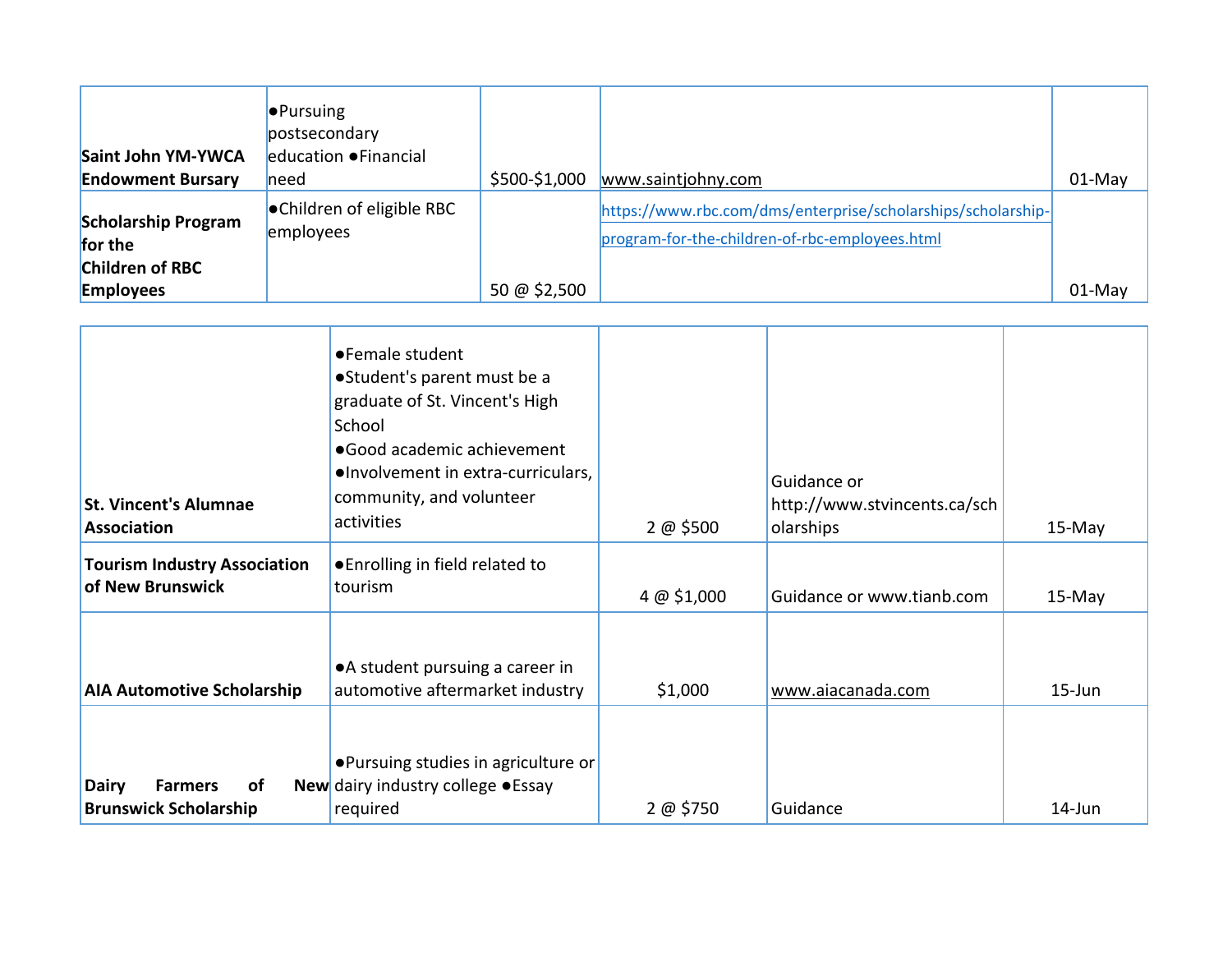| <b>Dealroom Scholarship Contest</b>                              | ●800 word essay<br>• Pursuing post-secondary<br>education                                                                   | \$500       | https://dealroom.net/dealroo<br>m-scholarship | 30-Jun    |
|------------------------------------------------------------------|-----------------------------------------------------------------------------------------------------------------------------|-------------|-----------------------------------------------|-----------|
| <b>Evan Fraser Smith Bursary</b><br><b>Memorial</b>              | <b>•</b> Graduate pursuing<br>postsecondary studies in the<br>trades                                                        | \$400-\$500 | Guidance                                      | $01$ -Jun |
| <b>Fundy Soccer/Bruce Chapman</b><br><b>Memorial Scholarship</b> | ● Academic average of 75%<br>•Member of Fundy Soccer<br>Association<br>● Enrolled in a full-time program<br>●500 word essay | 2 @ \$500   | Guidance                                      | $01$ -Jun |
| <b>Gender Equality Scholarship</b>                               | •Students<br>pursuing<br>nontraditional career at NBCC                                                                      | Various     | Guidance                                      | 30-Jun    |

| <b>Golf Canada Foundation</b>  | •Competitive golf players<br>• Good academic standing                                       | up to \$5,000 | https://golfcanadafoundation.com/golf-<br>canada-foundation-scholarships                                                  | 30-Jun    |
|--------------------------------|---------------------------------------------------------------------------------------------|---------------|---------------------------------------------------------------------------------------------------------------------------|-----------|
| <b>Got a Spine Scholarship</b> | • Pursuing postsecondary<br>education<br>•Essay required                                    | \$500         | https://studentscholarships.o<br>rg/scholarship/10634/got a<br>spine scholarship scholarshi<br>p.php#sthash.k9g1ipX7.dpbs | 02-Jun    |
| <b>Hampton Lions Club</b>      | • Hampton area student<br>• Actively involved in community<br>● Extra-curricular activities | \$500         | Guidance                                                                                                                  | $01$ -Jun |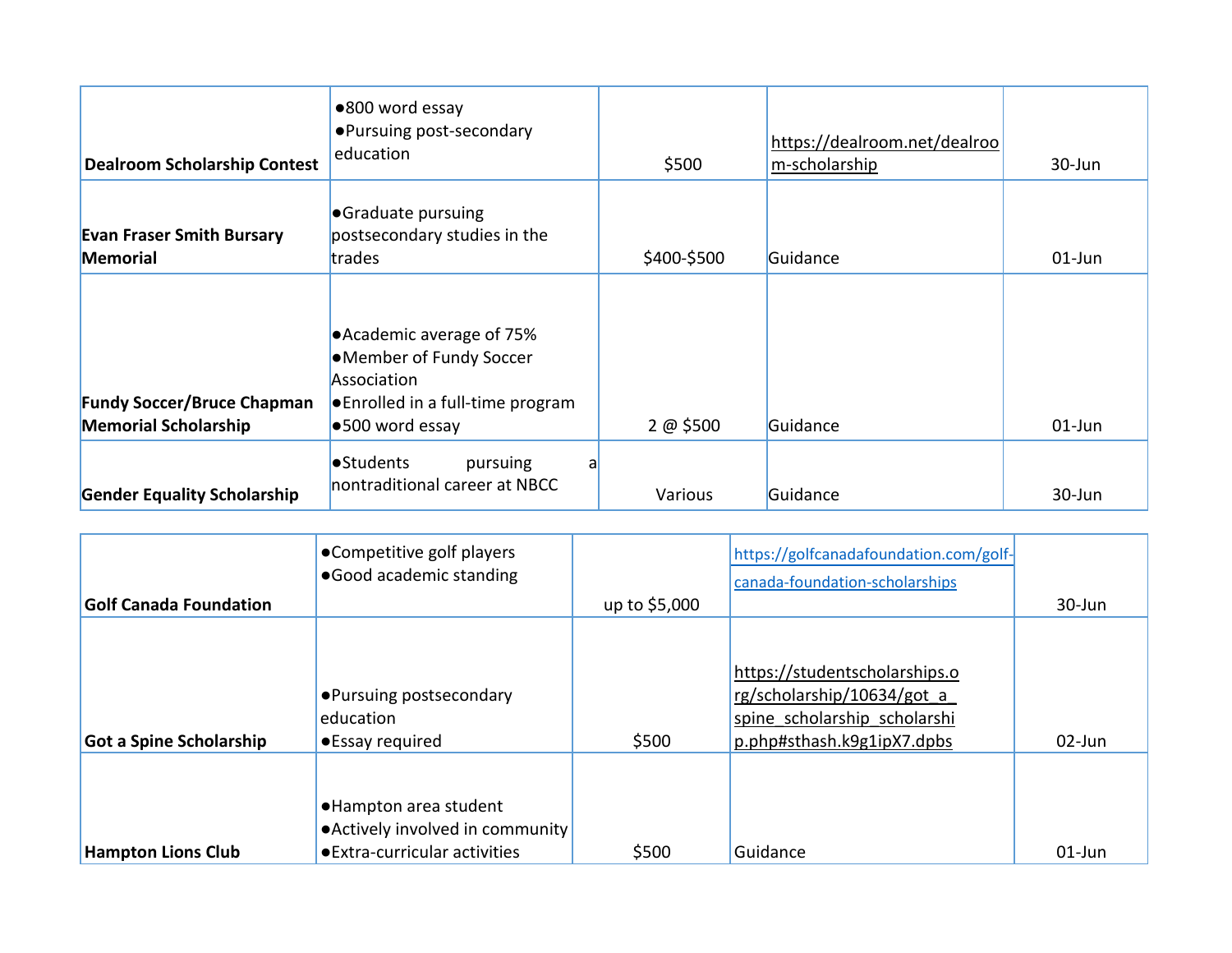|                                                                                         | •Children of workers who are                                                                                                                            |           |                              |        |
|-----------------------------------------------------------------------------------------|---------------------------------------------------------------------------------------------------------------------------------------------------------|-----------|------------------------------|--------|
| А.<br><b>James</b><br><b>Memorial</b><br>Scholarship                                    | Whitebone affiliated with NB Federation of<br>Labour<br>• Financial need                                                                                | 2 @ \$500 | Guidance or www.nbflfttnb.ca | 30-Jun |
| <b>Ladies Auxiliary- Royal</b><br><b>Canadian Legion - Provincial</b><br><b>Command</b> | •Son/Daughter of Ladies<br>Auxiliary member or<br>grandchild/great grandchild of a<br>veteran                                                           | \$300     | Guidance                     | 30-Jun |
| <b>Leader of the Pack</b><br>Scholarship                                                | • Leadership and community<br>volunteerism                                                                                                              | \$2,000   | gotoinsure.ca                | 30-Jun |
| NB Federation of Labour<br>"Solidarity Award"                                           | •1000 word essay or a visual<br>arts work depicting "the value of<br>unions to workers and society"                                                     | 2 @ \$500 | Guidance or www.nbflfttnb.ca | 30-Jun |
| <b>NB Federation of Labour -</b><br>"Tim                                                | •Son/Daughter of NB<br>Federation of Labour member<br>studies<br>$\bullet$ Pursuing<br>in<br>environmental protection and<br>education • Essay required |           |                              |        |
| McCarthy Environment Prize"                                                             |                                                                                                                                                         | \$500     | Guidance or www.nbflfttnb.ca | 30-Jun |

| <b>Odenza Vacations</b> | <b>Essay required</b>              |       |                                                        |        |
|-------------------------|------------------------------------|-------|--------------------------------------------------------|--------|
| <b>College</b>          | <b>•</b> Between ages of 17 and 25 |       | https://odenzavacationsscholarships.com/vacations/208/ |        |
| Scholarship             | $\bullet$ Academic standing        | \$500 | eligibility odenza vacations college scholarship.php   | 01-Jun |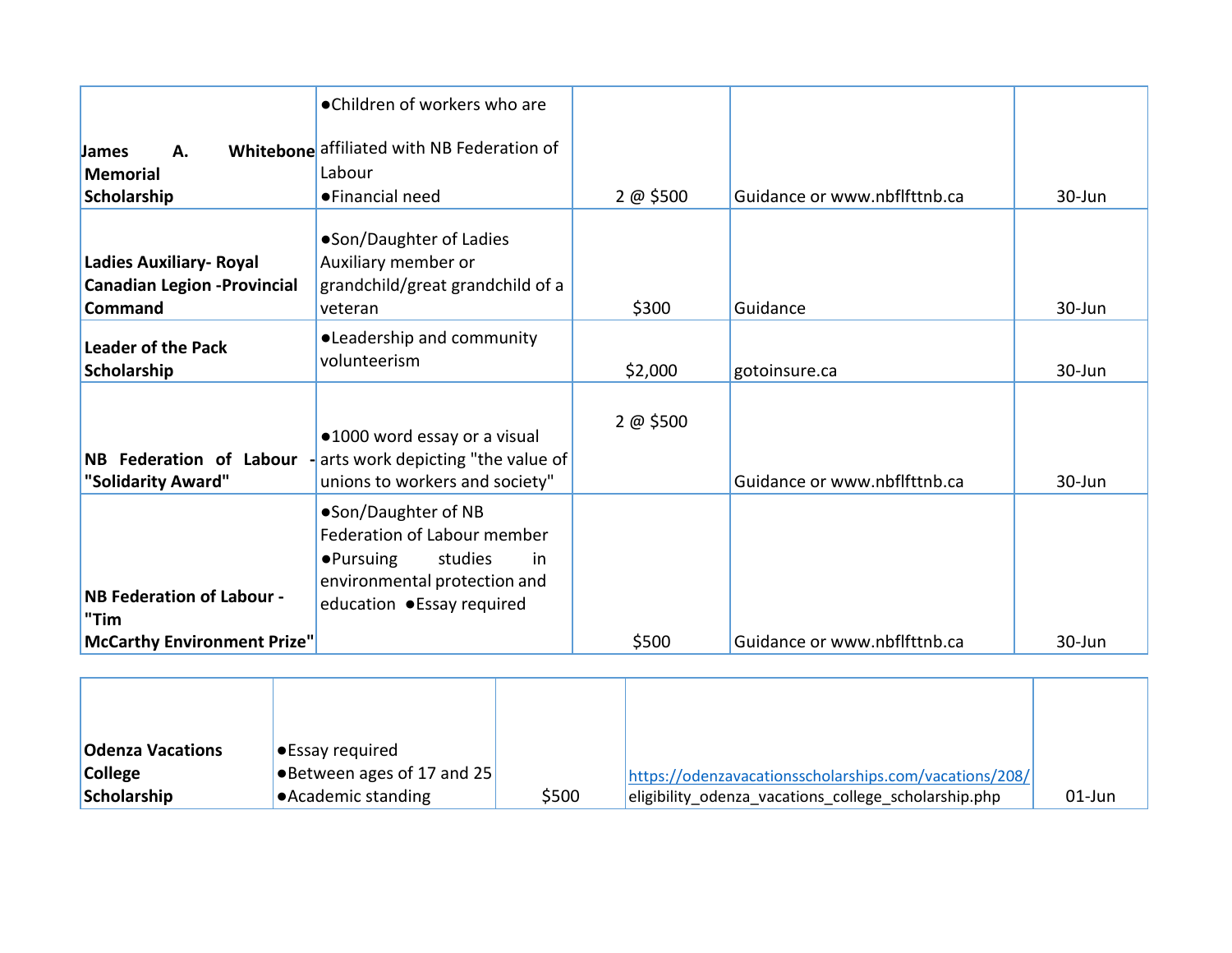|                                  | •Student whose parents are    |             |                                             |            |
|----------------------------------|-------------------------------|-------------|---------------------------------------------|------------|
|                                  | registered growers with       |             |                                             |            |
|                                  | Potatoes                      |             |                                             |            |
|                                  | <b>NB</b>                     |             |                                             |            |
|                                  | • Must be pursuing studies    |             |                                             |            |
| <b>Potatoes NB</b>               | in an agricultural field      | \$500       | Guidance or www.potatoesnb.com              | 30-Jun     |
|                                  | ·Hampton resident             |             |                                             |            |
|                                  | ·Good academic standing       |             |                                             |            |
|                                  | ● Financial need              |             |                                             |            |
|                                  | ·Involvement in               |             |                                             |            |
|                                  | extracurriculars and          |             |                                             |            |
| Rotary Club of Hampton community |                               | 3 @ \$1,000 | Guidance                                    | $01$ -Jun  |
| <b>Saint John Seawolves</b>      | • Any football player         |             | http://nbcc.ca/scholarshipsbursaries-awards |            |
| Football                         | attending secondary           | \$500 and   |                                             |            |
| Scholarship                      | education                     | \$1,000     |                                             | Flexible   |
|                                  | N/A                           | N/A         | Guidance                                    | N/A        |
| <b>Sussex Health Care</b>        |                               |             |                                             |            |
| <b>Bursary</b>                   |                               |             |                                             |            |
|                                  | • Must be enrolled in         |             |                                             |            |
|                                  | an accredited                 |             |                                             |            |
| <b>Sweet Caroline</b>            | institution ●500              |             |                                             |            |
| Foundation                       | word essay                    | Various     | Guidance                                    | 08-Jun     |
|                                  | • Any kidney patient or their |             |                                             |            |
| <b>Kidney Foundation of</b>      | child                         |             |                                             |            |
| Canada                           | • Academic achievement        |             |                                             |            |
| <b>Bursary</b>                   | • Financial need              | \$500       | Guidance                                    | $15 - Jun$ |
|                                  |                               |             |                                             |            |
| <b>Grant Beyea Memorial</b>      | • Resident of Nauwigewauk     |             |                                             |            |
| / Joe                            | or                            |             |                                             |            |
| Thompson                         | Darlings Island               | 3 @ \$500   | Guidance                                    | $31$ -Jul  |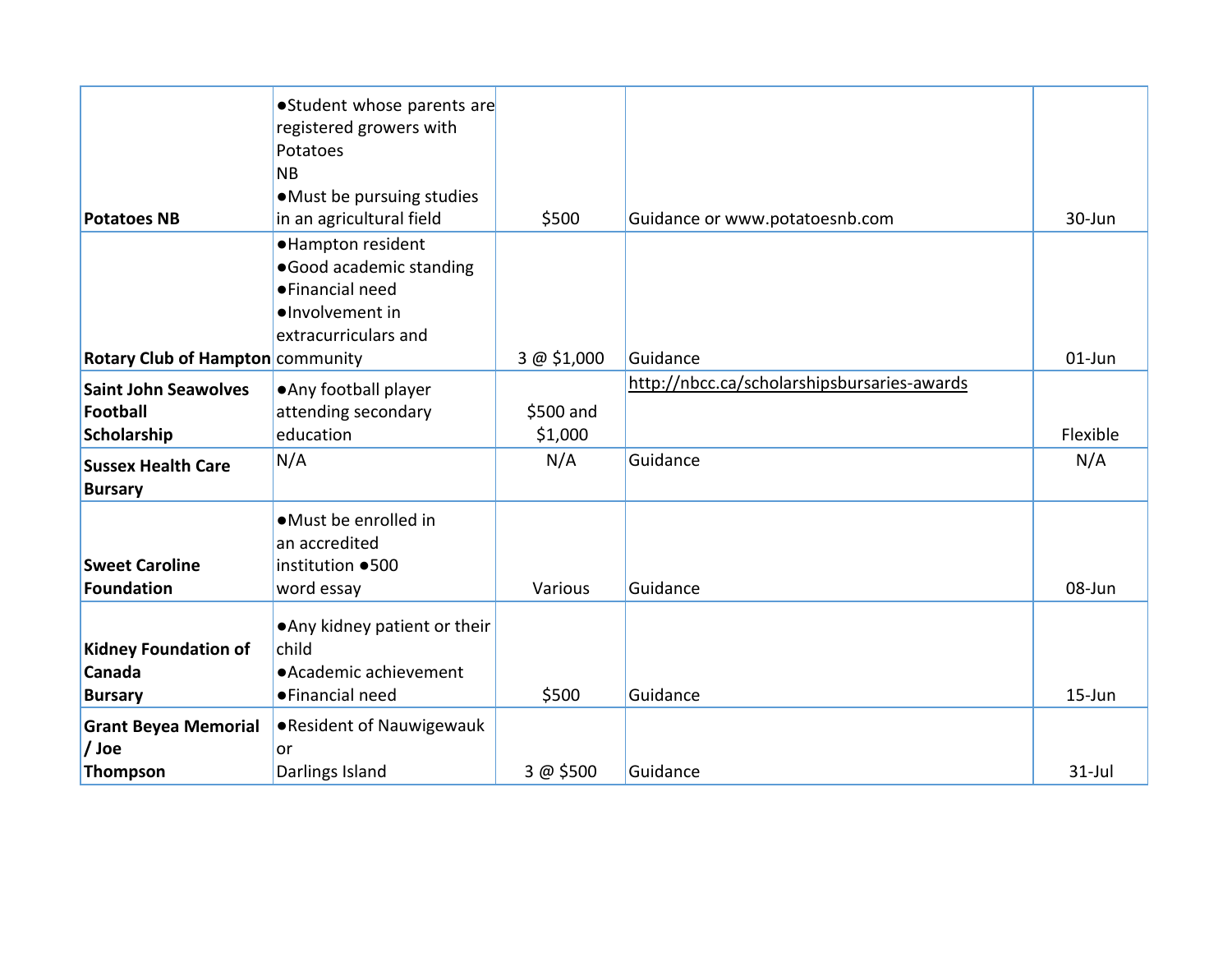|                      | $\bullet$ Pursuing education in the |         | https://www.cwbweldingfoundation.org/awards |        |
|----------------------|-------------------------------------|---------|---------------------------------------------|--------|
|                      | welding field                       |         |                                             |        |
| Joseph G. Doria      | $\bullet$ Academic excellence       |         |                                             |        |
| <b>Exemplary</b>     | <b>Community involvement</b>        |         |                                             |        |
| <b>Student Award</b> |                                     | \$3,000 |                                             | 30-Jul |

| <b>National Union of Public and</b><br><b>General Employees Brian</b><br><b>Fudge Memorial Scholarship</b> | •Children/grandchildren of this<br>union<br>• Must be studying Criminal<br>Justice services, health care or<br>community services | \$1,500 | Guidance or www.nupge.ca  | $06$ -Jul |
|------------------------------------------------------------------------------------------------------------|-----------------------------------------------------------------------------------------------------------------------------------|---------|---------------------------|-----------|
| <b>National Union of Public and</b><br><b>General Employees Terry Fox</b><br><b>Memorial Scholarship</b>   | •Children/grandchildren of this<br>union<br>•Essay required                                                                       | \$1,500 | Guidance or www.nupge.ca  | $07$ -Jul |
| <b>National Union of Public and</b><br><b>General Employees Terry Fox</b><br><b>Memorial Scholarship</b>   | •Children/grandchildren of this<br>union<br>•Essay required                                                                       | \$1,500 | Guidance or www.nupge.ca  | $07$ -Jul |
| <b>National Union of Public and</b><br><b>General Employees Tommy</b><br><b>Douglas Scholarship</b>        | •Children/grandchildren of this<br>union                                                                                          | \$1,500 | Guidance or www.nupge.ca  | $06$ -Jul |
| <b>National Union of Public and</b><br><b>General Employees Tommy</b><br><b>Douglas Scholarship</b>        | •Children/grandchildren of this<br>union                                                                                          | \$1,500 | Guidance or www.nupge.ca  | $06$ -Jul |
| <b>New Boots: Progressing</b><br><b>Women in Trades</b>                                                    | ● Studying in Skilled Trades                                                                                                      | \$500   | Guidance or www.mapsws.ca | $30$ -Jul |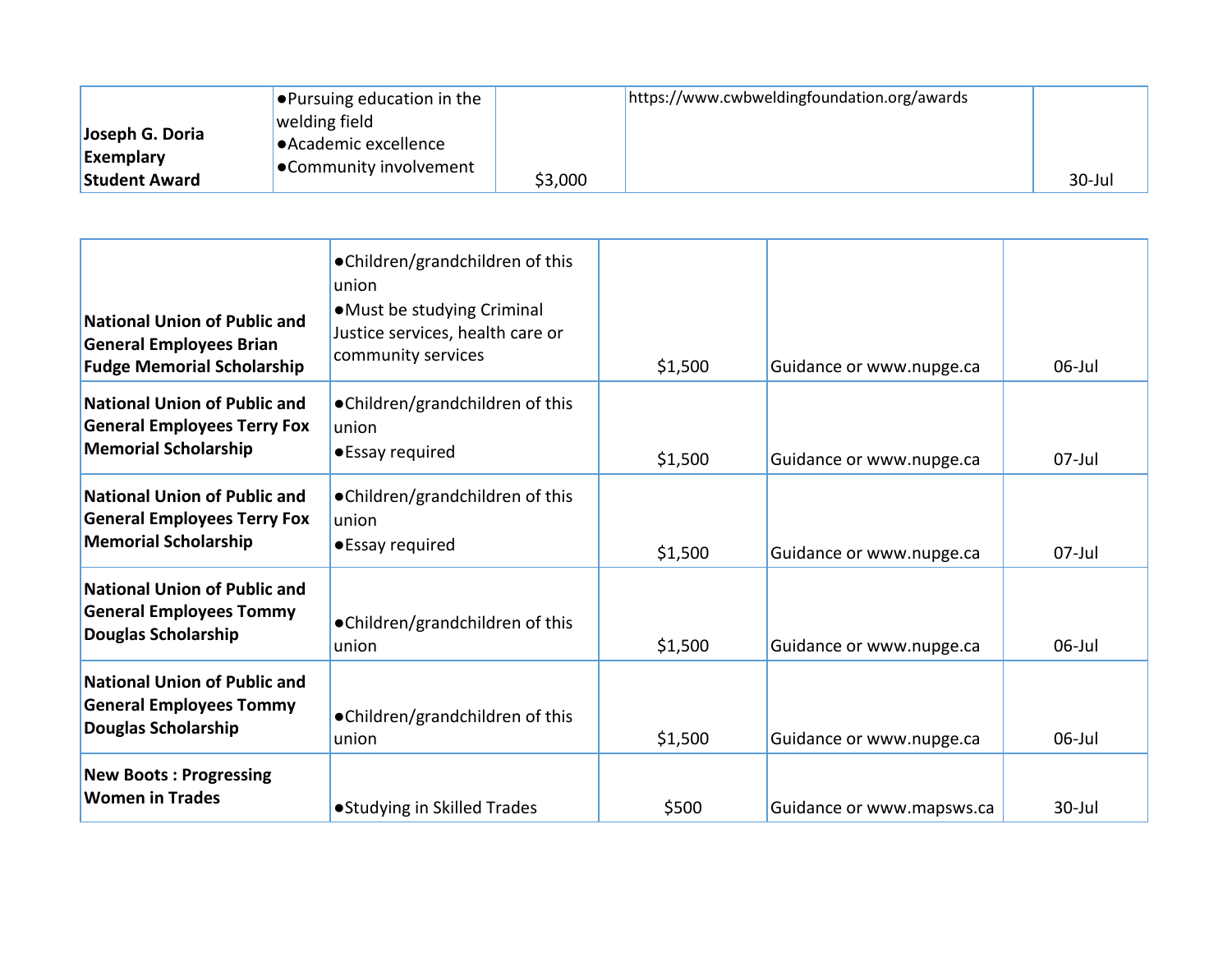| <b>New Boots: Progressing</b><br><b>Women in Trades</b>                         |                                                                                                                | • Studying in Skilled Trades                                                                                       |      |                 | \$500 | Guidance or www.mapsws.ca                        | 30-Jul    |
|---------------------------------------------------------------------------------|----------------------------------------------------------------------------------------------------------------|--------------------------------------------------------------------------------------------------------------------|------|-----------------|-------|--------------------------------------------------|-----------|
|                                                                                 |                                                                                                                | ●Financial need                                                                                                    |      |                 |       |                                                  |           |
| <b>Royal Legion</b>                                                             | ·Special consideration given to<br>children and grandchildren of<br><b>New Brunswick Command -</b><br>veterans |                                                                                                                    |      |                 | \$250 | Guidance                                         | $15$ -Jul |
| <b>New Brunswick Command -</b>                                                  |                                                                                                                | • Financial need<br>·Special consideration given to<br>children and grandchildren of<br>veterans                   |      |                 |       |                                                  |           |
| <b>Royal Legion</b>                                                             |                                                                                                                |                                                                                                                    |      |                 | \$250 | Guidance                                         | $15$ -Jul |
| <b>Novus Biologicals</b><br>Scholarship<br>Program                              |                                                                                                                | • Pursuing post-secondary<br>education in a science<br>related program<br>·500 word personal<br>statement required |      | \$1,500         |       | https://www.novusbio.com/scholarshipprogram.html | $31$ -Jul |
| <b>Novus Biologicals</b><br>Scholarship<br>Program                              |                                                                                                                | • Pursuing post-secondary<br>education in a science<br>related program<br>·500 word personal<br>statement required |      | \$1,500         |       | https://www.novusbio.com/scholarshipprogram.html | $31$ -Jul |
| <b>Saint John Construction-</b><br><b>George F. Flood Memorial Construction</b> | Association                                                                                                    | ● Student with a parent<br>member of the Saint John<br>Construction<br>or                                          | S.J. |                 |       |                                                  |           |
| Scholarship                                                                     |                                                                                                                | <b>Information Centre</b>                                                                                          |      | \$1,000-\$5,000 |       | www.canbsj.com\membership                        | $31$ -Jul |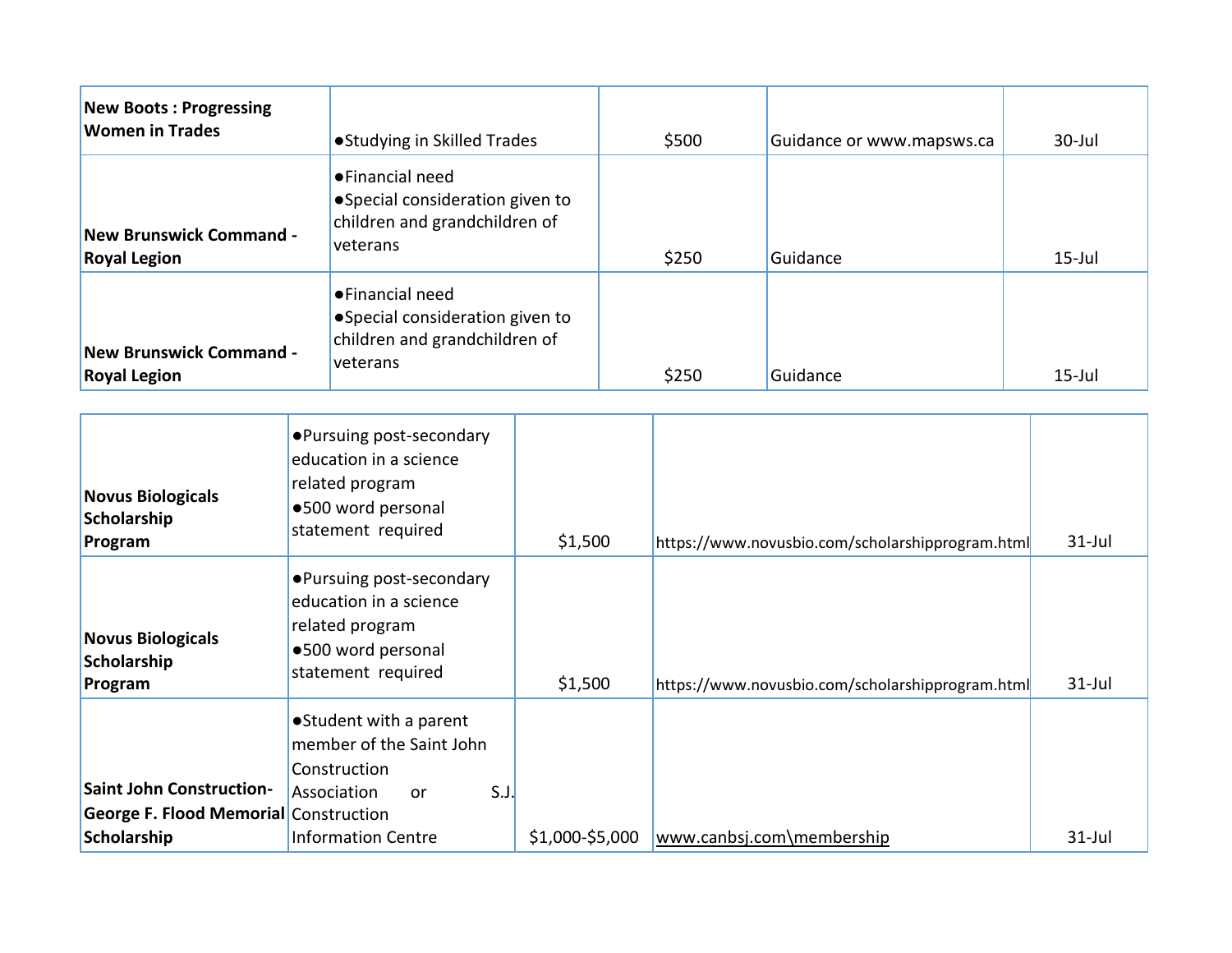| <b>Saint John Construction-</b><br><b>George F. Flood Memorial Construction</b><br>Scholarship | • Student with a parent<br>member of the Saint John<br>Construction<br>S.J.<br>Association<br>or<br><b>Information Centre</b>                                  | \$1,000-\$5,000 | www.canbsj.com\membership                       | 44043  |
|------------------------------------------------------------------------------------------------|----------------------------------------------------------------------------------------------------------------------------------------------------------------|-----------------|-------------------------------------------------|--------|
| <b>Bill 7 Award</b>                                                                            | •Must be attending a<br>postsecondary institute in<br>the province of Ontario<br>·Identify as lesbian, gay,<br>bisexual, transgender,<br>twospirited, or queer | varies          | https://bill7award.ca/apply/                    | 02-Aug |
| <b>Bill 7 Award</b>                                                                            | •Must be attending a<br>postsecondary institute in<br>the province of Ontario<br>·Identify as lesbian, gay,<br>bisexual, transgender,<br>twospirited, or queer | varies          | https://bill7award.ca/apply/                    | 02-Aug |
| Copnick/Hilliard<br>Scholarship                                                                | •Must have a spinal cord<br>injury (confirmed by a<br>health care professional)<br>. Plans on attending a<br>postsecondary institution in<br>Canada            | Varies          | https://www.neads.ca/en/norc/funding/page21.php | 15-Aug |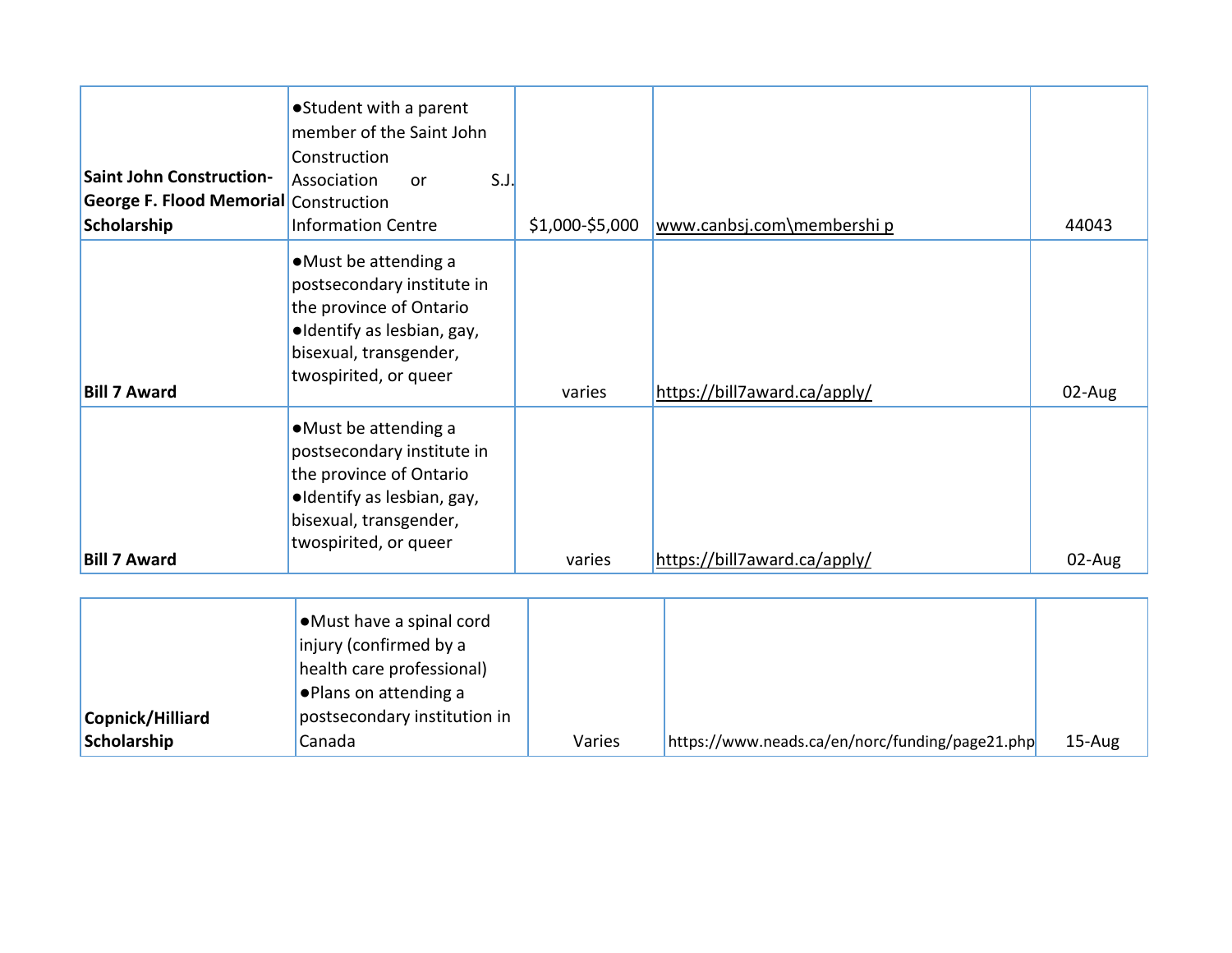| Copnick/Hilliard<br>Scholarship                | •Must have a spinal cord<br>injury (confirmed by a<br>health care professional)<br>. Plans on attending a<br>postsecondary institution in<br>Canada         | Varies  | https://www.thespine.ca/res<br>ources/scholarships/ | 15-Aug |
|------------------------------------------------|-------------------------------------------------------------------------------------------------------------------------------------------------------------|---------|-----------------------------------------------------|--------|
| the<br>Frugal<br>for<br>Scholarship            | Win! $\bullet$ Must be a member of the<br><b>Student Life Network</b><br>• Pursuing postsecondary<br>education<br>•Essay required                           | \$1,000 | https://99scholarships.ca/118                       | 31-Aug |
| the<br>Frugal<br>for<br>Scholarship            | Win! $\bullet$ Must be a member of the<br><b>Student Life Network</b><br>• Pursuing postsecondary<br>education<br>•Essay required                           | \$1,000 | https://99scholarships.ca/118                       | 31-Aug |
| <b>GoWFB Student</b><br>Scholarship<br>Program | ●Two-minute video required<br>$\bullet$ 3.0 GPA<br>Must have designed an<br>innovative project that makes<br>a difference in the lives of<br><b>lothers</b> | \$2,000 | https://www.gowfb.ca/pages/scholarship              | 24-Aug |

| <b>GoWFB Student Scholarship</b><br>Program | <b>.</b> Two-minute video required<br>$\bullet$ 3.0 GPA<br>Must have designed an innovative<br> project that makes a difference in<br>the lives of others | \$2,000 | https://www.gowfb.ca/pages/sc<br>holarship | 24-Aug |
|---------------------------------------------|-----------------------------------------------------------------------------------------------------------------------------------------------------------|---------|--------------------------------------------|--------|
|---------------------------------------------|-----------------------------------------------------------------------------------------------------------------------------------------------------------|---------|--------------------------------------------|--------|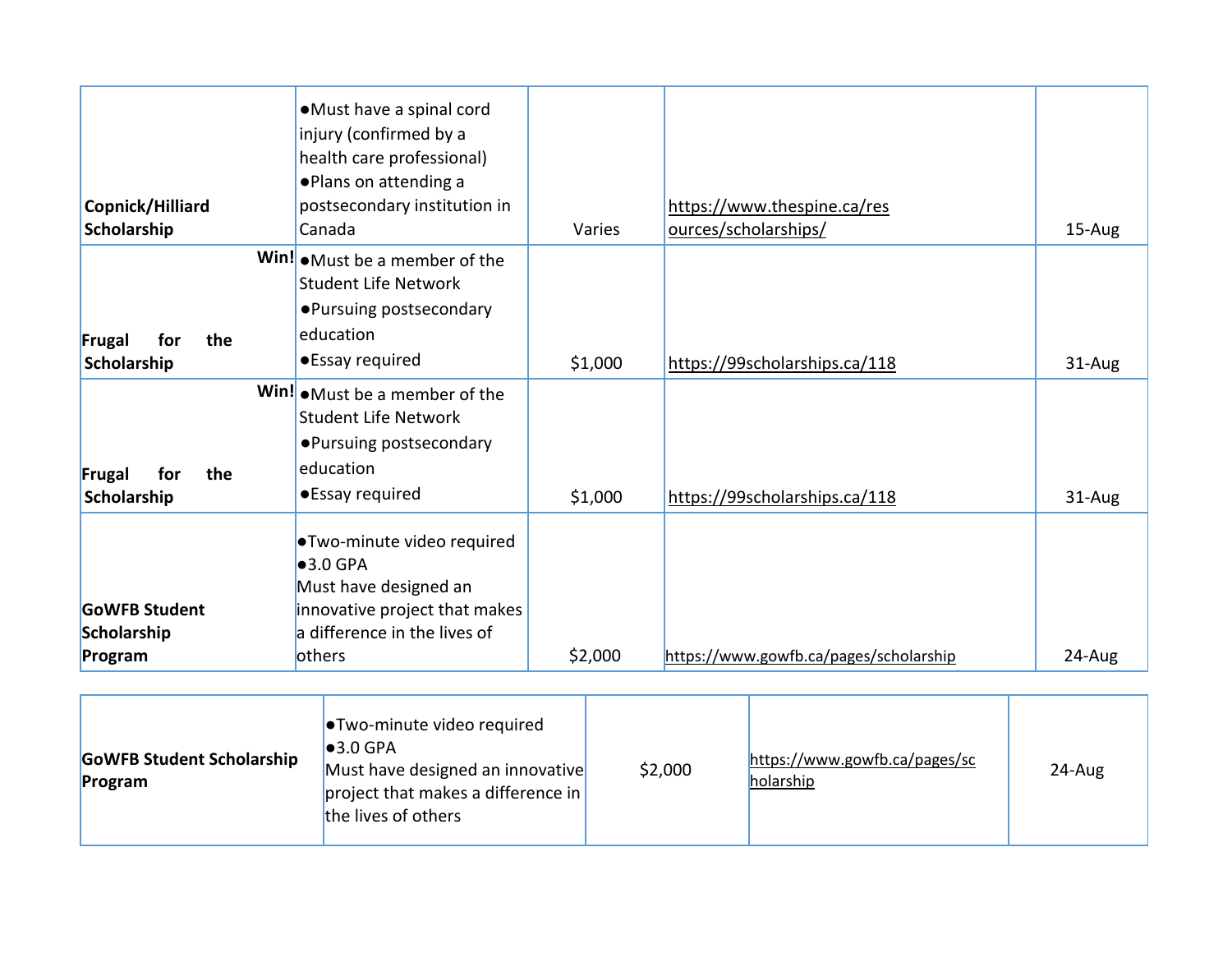| Johnson's Scholarship                                        | . Any graduating student<br>pursuing post-secondary studies<br>● Academics and extra-curriculars<br>are considered assets                                                                           | 50 @ \$1,000 | https://www.johnson.ca/scholarship |        |
|--------------------------------------------------------------|-----------------------------------------------------------------------------------------------------------------------------------------------------------------------------------------------------|--------------|------------------------------------|--------|
| Johnson's Scholarship                                        | . Any graduating student<br>pursuing post-secondary studies<br>• Academics and extra-curriculars<br>are considered assets                                                                           | 50 @ \$1,000 | https://www.johnson.ca/scholarship |        |
| <b>National Aboriginal</b><br><b>Achievement Foundation</b>  | <b>.</b> First Nation's student pursuing<br>studies in a number of fields                                                                                                                           | Various      | www.indspire.ca                    | 01-Aug |
| <b>National Aboriginal</b><br><b>Achievement Foundation</b>  | <b>• First Nation's student pursuing</b><br>studies in a number of fields                                                                                                                           | Various      | www.indspire.ca                    | 01-Aug |
| <b>Sun Life Financial Peer</b><br><b>Support Scholarship</b> | • Must have a spinal cord injury<br>(confirmed by a health care<br>professional)<br>. Plans on attending a<br>postsecondary institution in<br>Canada .Volunteer work/peer<br>support work necessary | Varies       | https://www.sunlife.com/           | 15-Aug |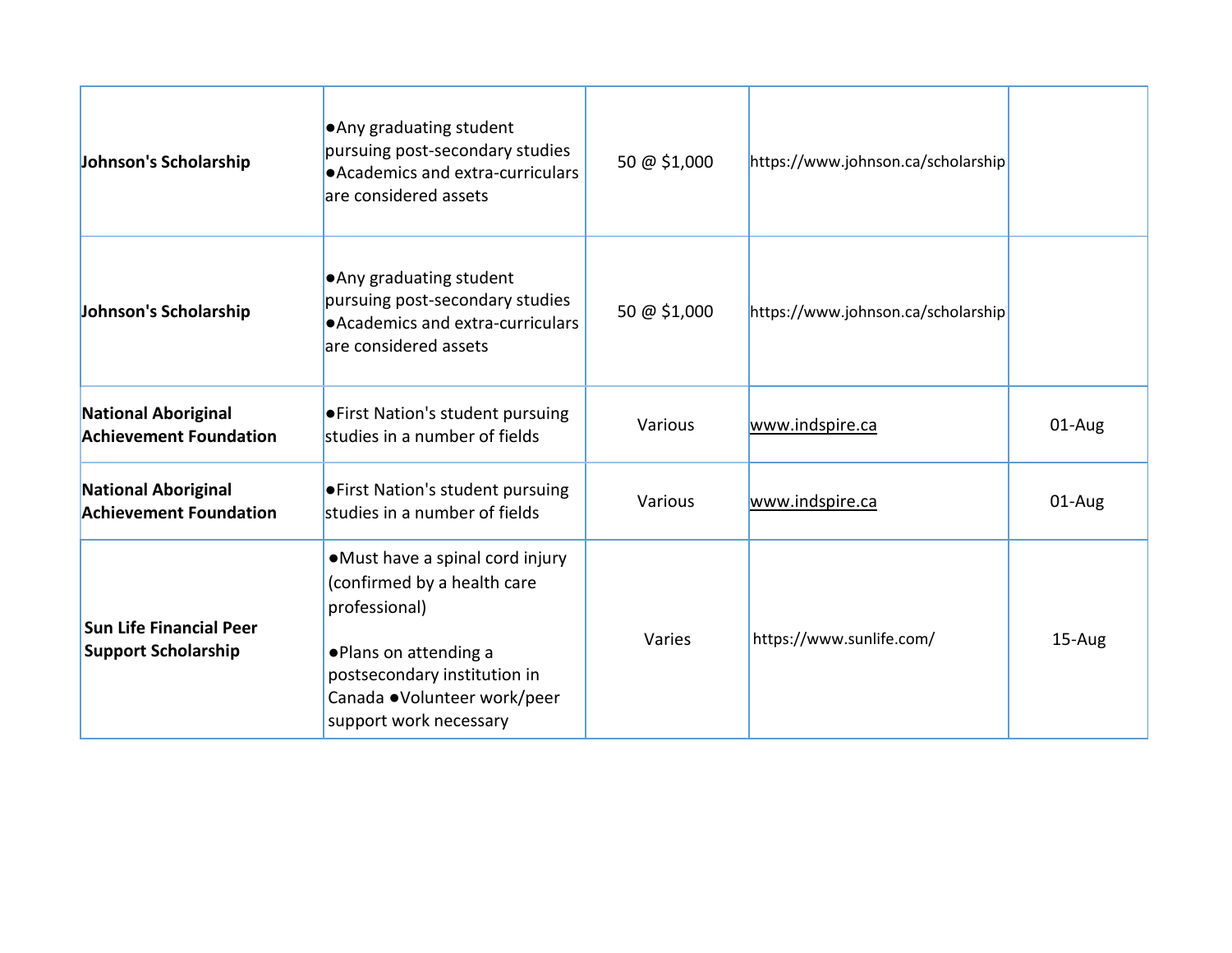| Peer                                                        |                                                                                                                                                                                                    |         |                                                                       |        |
|-------------------------------------------------------------|----------------------------------------------------------------------------------------------------------------------------------------------------------------------------------------------------|---------|-----------------------------------------------------------------------|--------|
| <b>Life</b><br><b>Financial</b><br><b>Sun</b><br>Support    | • Must have a spinal cord injury<br>(confirmed by a health care<br>professional)<br>. Plans on attending a<br>postsecondary institution in<br>Canada .Volunteer work/peer                          |         |                                                                       |        |
| Scholarship                                                 | support work necessary                                                                                                                                                                             | Varies  | https://www.sunlife.com/                                              | 15-Aug |
| <b>Travel Bug Scholarship</b>                               | •Pursuing post-<br>secondary education<br>•Essay required<br>. Be a member of Student Life<br><b>Network</b>                                                                                       | \$1,000 | https://99scholarships.ca/116                                         | 31-Aug |
| <b>Travel Bug Scholarship</b>                               | •Pursuing post-<br>secondary education<br>•Essay required<br>•Be a member of Student Life<br><b>Network</b>                                                                                        | \$1,000 | https://99scholarships.ca/116                                         | 31-Aug |
|                                                             | • Must be living with a mobility<br>disability and use a wheelchair<br>as a result<br>● Reside in Atlantic Canada and<br>plan on attending a<br>postsecondary institution in<br>Atlantic<br>Canada |         | http://www.thespine.ca/wp-<br>content/uploads/2018/05/WanderersTrust- |        |
| Wanderer's Trust Scholarship . Involved in organized sports |                                                                                                                                                                                                    |         | Cover-Page.pdf                                                        |        |
| Fund                                                        | •Minimum "C" average                                                                                                                                                                               | Varies  |                                                                       | 30-Aug |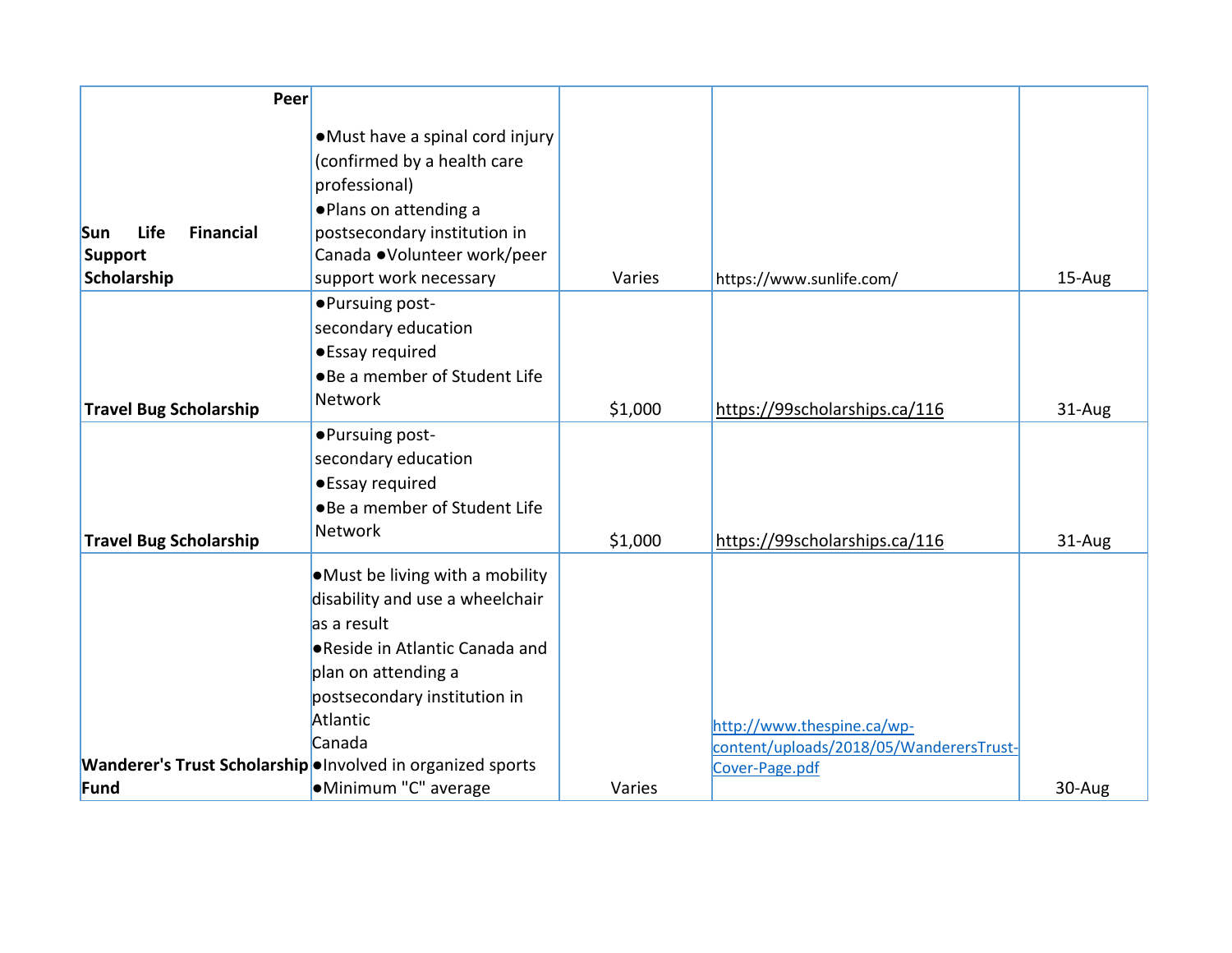| <b>CIBC Future Heroes</b><br><b>Bursary</b>                                             | Must<br>be<br>$\bullet$<br>first<br>entering<br>year of select<br>health studies<br>(Listed on page)         | \$2,500             | https://www.schoolfinder.com/Scholarships/65647/CIBC-<br><b>Future-Heroes-Bursary</b>                         | July 15                                  |
|-----------------------------------------------------------------------------------------|--------------------------------------------------------------------------------------------------------------|---------------------|---------------------------------------------------------------------------------------------------------------|------------------------------------------|
| Fresh<br><b>SUBWAY</b><br>Scholarship<br><b>Start</b><br>Program                        | Must have been<br>$\bullet$<br>employed for at<br>least 6 months                                             | \$2,500             | https://learnmore.scholarsapply.org/fresh-start/                                                              | April 27                                 |
| <b>ORANGE SCHOLARS</b><br><b>SCHOLARSHIP</b><br><b>PROGRAM</b><br><b>APPLICATION</b>    | <b>Must</b><br>be<br>$\bullet$<br>for<br>working<br>Home<br>Hardware at the<br>of the<br>time<br>application | \$2,500             | https://thdhomerfund.org/scholarships                                                                         | Nov. 1                                   |
| Dr. J Harper Kent<br><b>Scholar</b><br><b>Bursary</b><br>Award                          | <b>Download PDF</b>                                                                                          | <b>Download PDF</b> | https://www.jharperkent.ca/apply                                                                              | Feb 28                                   |
| Dr. J Harper Kent<br><b>Scholar</b><br>Annual<br>Scholarship                            | <b>Download PDF</b>                                                                                          | <b>Download PDF</b> | https://www.jharperkent.ca/apply                                                                              | Part one- June 1<br>Part two-<br>June 30 |
| <b>New</b><br><b>Brunswick</b><br><b>Arts</b><br><b>Board</b><br>Scholarship<br>Program | Must<br>$\bullet$<br>be<br>entering<br>a<br>creative<br>art<br>program<br>in<br>canada                       | \$1000-2500         | http://www.canadian-<br>universities.net/Scholarships/N/New-Brunswick-Arts-<br>Board-Scholarship-Program.html | Feb                                      |
| <b>Alvin</b><br><b>Shaw</b><br><b>Memorial</b><br>Scholarship<br>in<br><b>Theatre</b>   | be enrolled in a<br>To<br>English<br>and<br>theatre<br>program                                               | Varies              | http://www.canadian-<br>universities.net/Scholarships/A/Alvin-Shaw-Memorial-<br>Scholarship-in-Theatre.html   | Varies                                   |
| <b>Arts Scholarship</b><br><b>UNB</b>                                                   | Pursuing the arts                                                                                            | \$1000 - \$2500     | http://www.canadian-<br>universities.net/Scholarships/A/Arts-Scholarship.html                                 | Feb                                      |